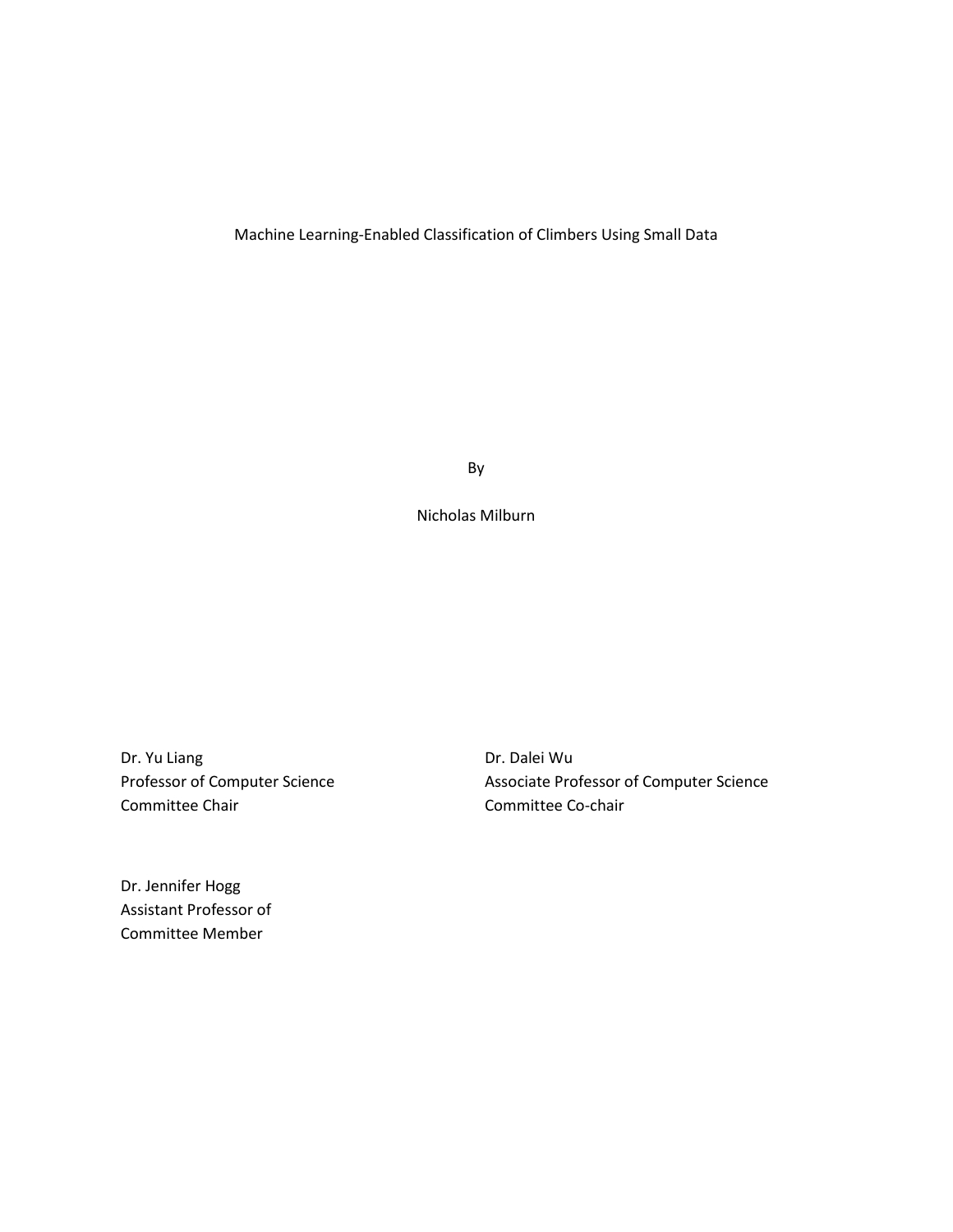## Machine Learning-Enabled Classification of Climbing Using Small Data

By

Nicholas Milburn

A Thesis Submitted to the Faculty of the University of Tennessee at Chattanooga in Partial Fulfillment of the Requirements of the Degree of Master of Science: Computer Science

The University of Tennessee at Chattanooga Chattanooga, Tennessee

May 2022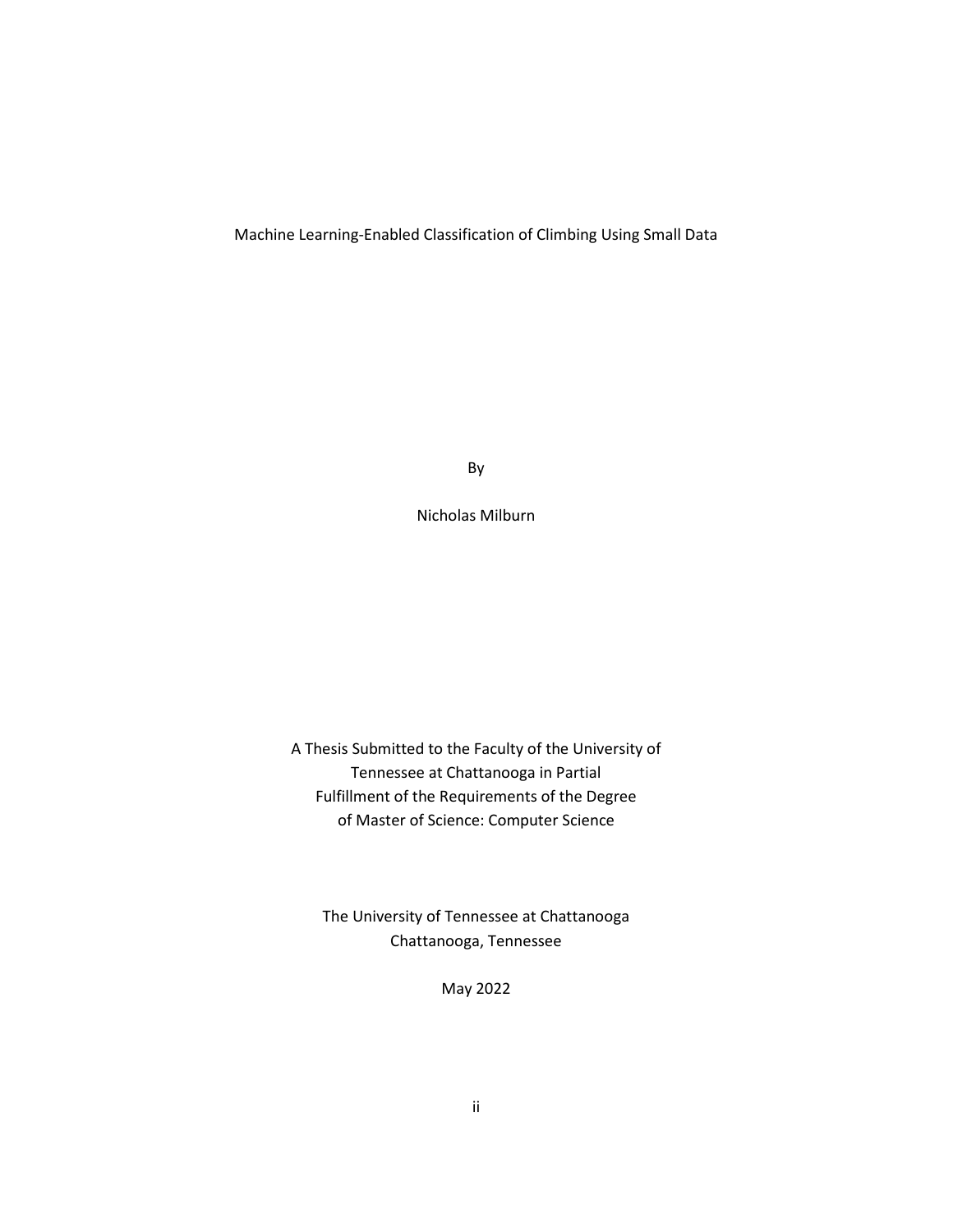### ABSTRACT

Athlete performance scoring within climbing presents interesting challenges as the sport does not have an objective way to assign skill. Assessing skill level is valuable as it can be used to mark training progress and help an athlete choose appropriate climbs to attempt. Machine learning-based methods are popular for complex problems like this. The dataset available was composed of dynamic force data recorded during climbing; however, this dataset came with challenges such as data scarcity, imbalance, and it was temporally heterogeneous. Investigated solutions to these challenges include data augmentation, temporal normalization, conversion of time series to the spectral domain, and cross validation strategies. Solutions to the classification problem included light-weight machine classifiers KNN and SVM as well as the deep learning with CNN. The best performing model had an 80% accuracy. In conclusion, there seems to be enough information within climbing force data to accurately categorize climbers by skill.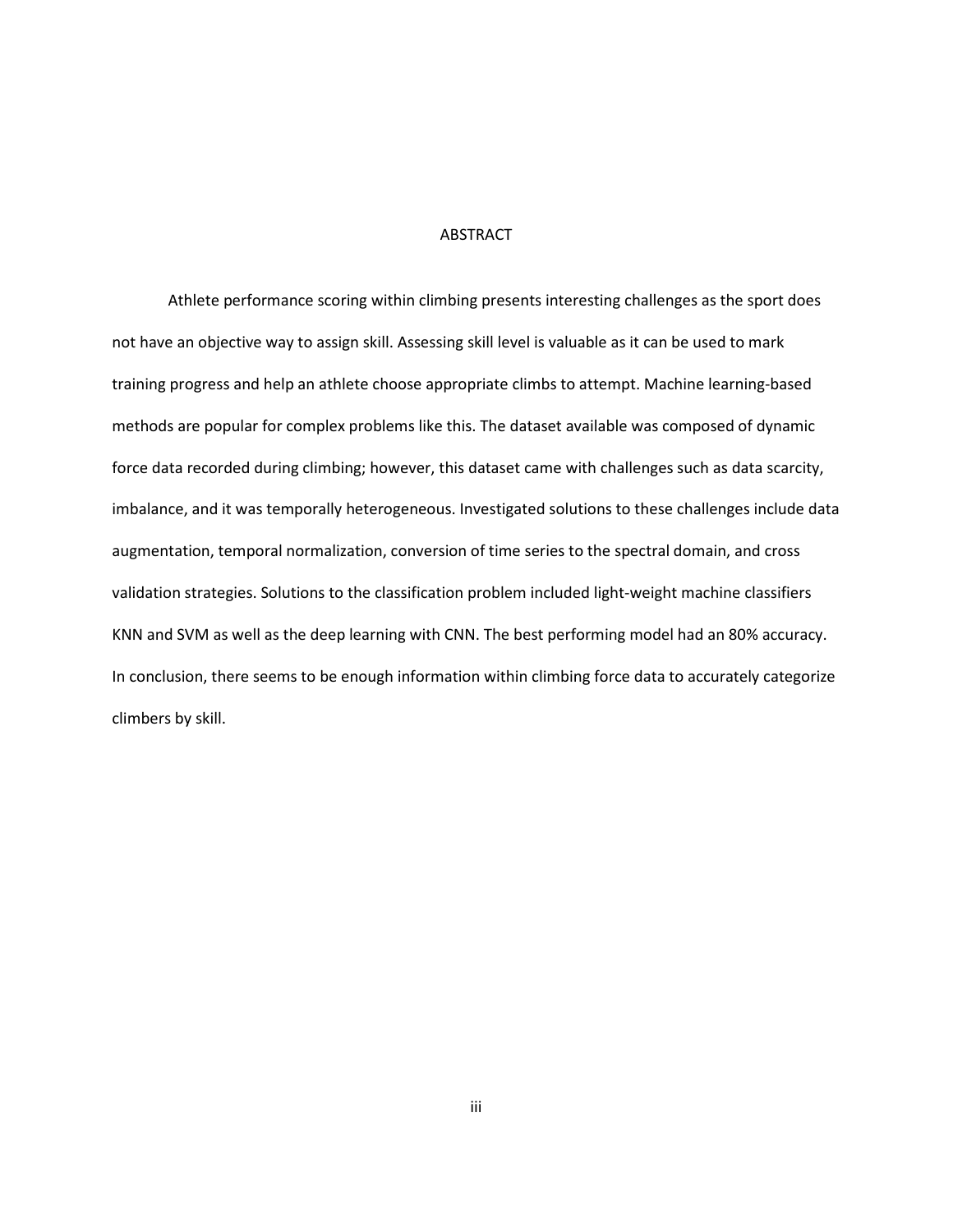### ACKNOWLEDGEMENTS

I would like to give a special thank you to Mr. Benjamin Spannuth for collecting the climbing data used throughout this study and allowing me to use it. Furthermore, I would like to thank my advisors, Dr. Liang and Dr. Wu, for offering me guidance during my time in the graduate program. Thank you Dr. Jennifer Hogg for allowing me to work on one of your projects and helping me with mine. Thank you Dr. Kimberly Carter for helping to keep my tenses straight and fixing all of my other grammatical problems.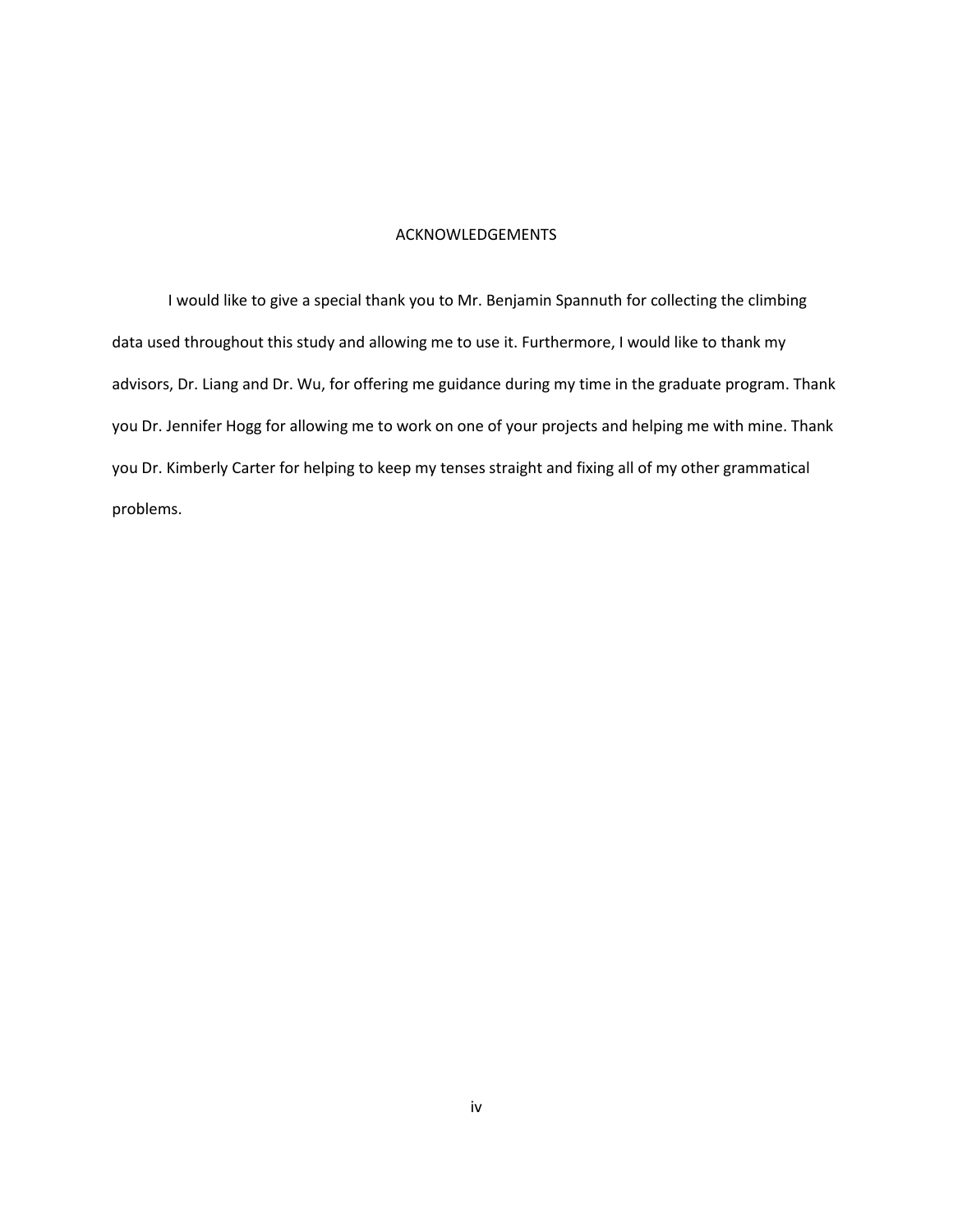# TABLE OF CONTENTS

| <b>CHAPTER</b> |  |
|----------------|--|
|                |  |
|                |  |
|                |  |
|                |  |
|                |  |
|                |  |
|                |  |
|                |  |
|                |  |
|                |  |
|                |  |
|                |  |
|                |  |
|                |  |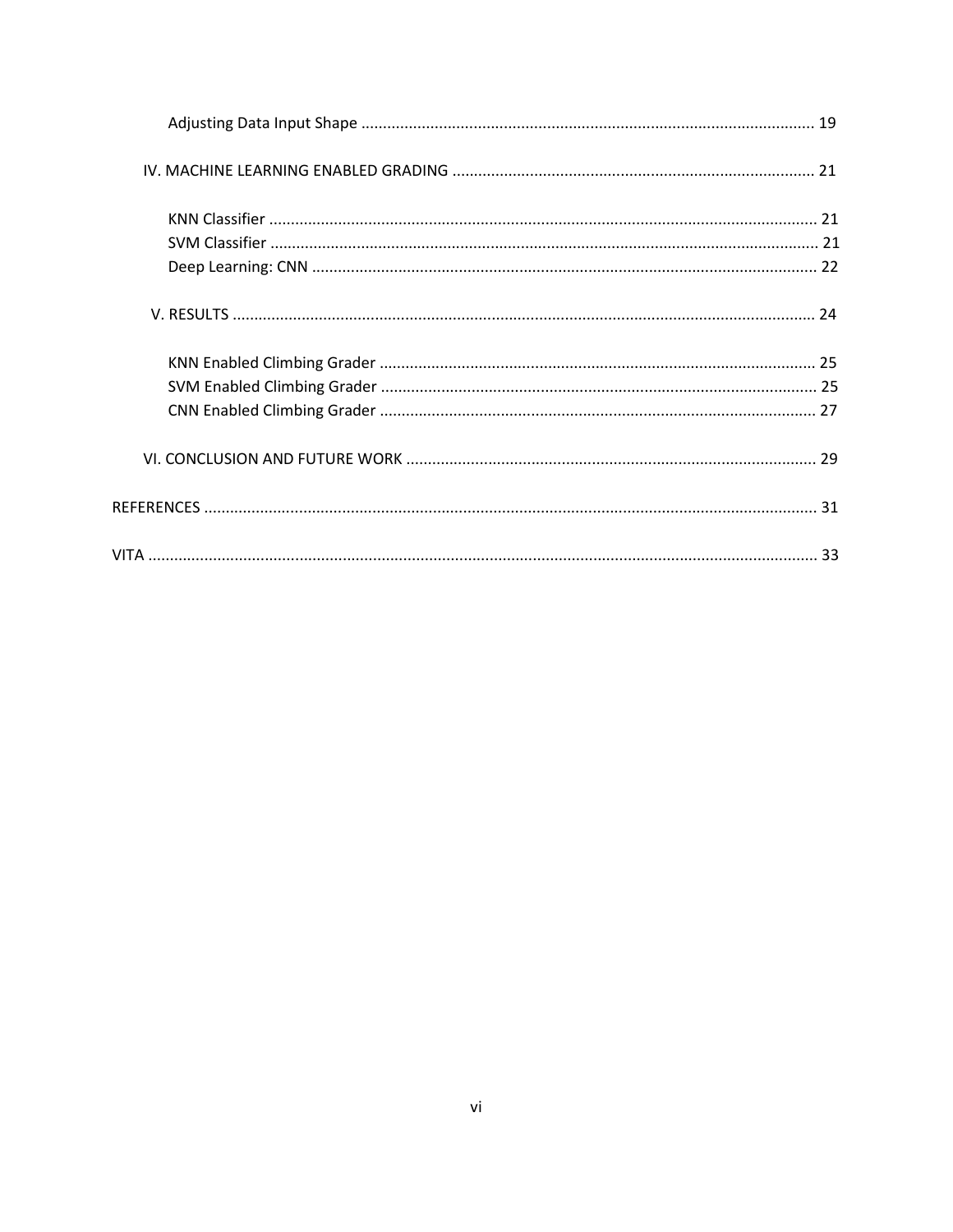## **LIST OF TABLES**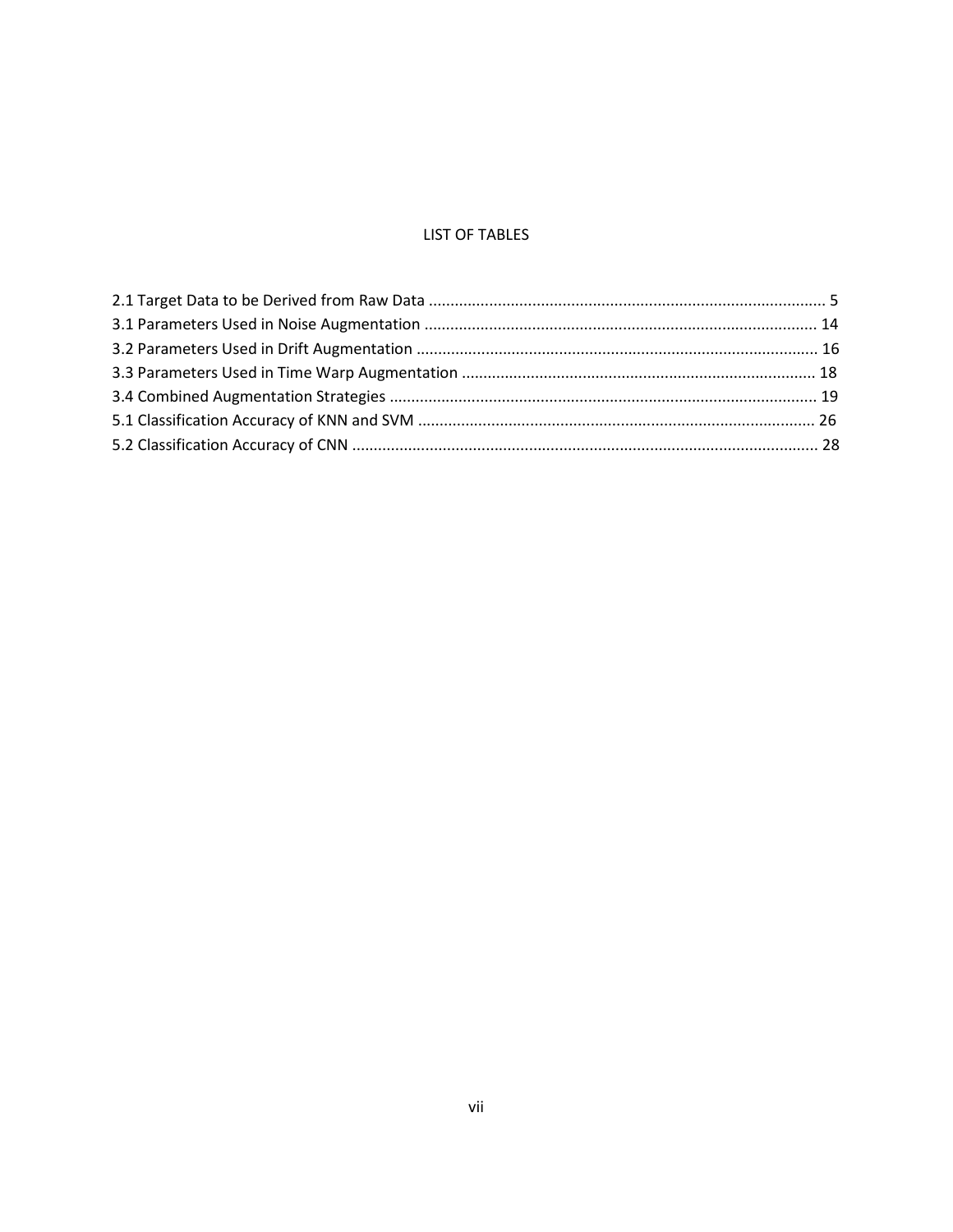## LIST OF FIGURES

| 2.1 The Boulder Problem: The green circle indicates the start holds, orange is the instrumented hold, |  |
|-------------------------------------------------------------------------------------------------------|--|
|                                                                                                       |  |
| 2.2 Force vs Time Graphs: Graph A shows the first and second tries from a V15 climber and graph B     |  |
|                                                                                                       |  |
|                                                                                                       |  |
|                                                                                                       |  |
|                                                                                                       |  |
|                                                                                                       |  |
|                                                                                                       |  |
|                                                                                                       |  |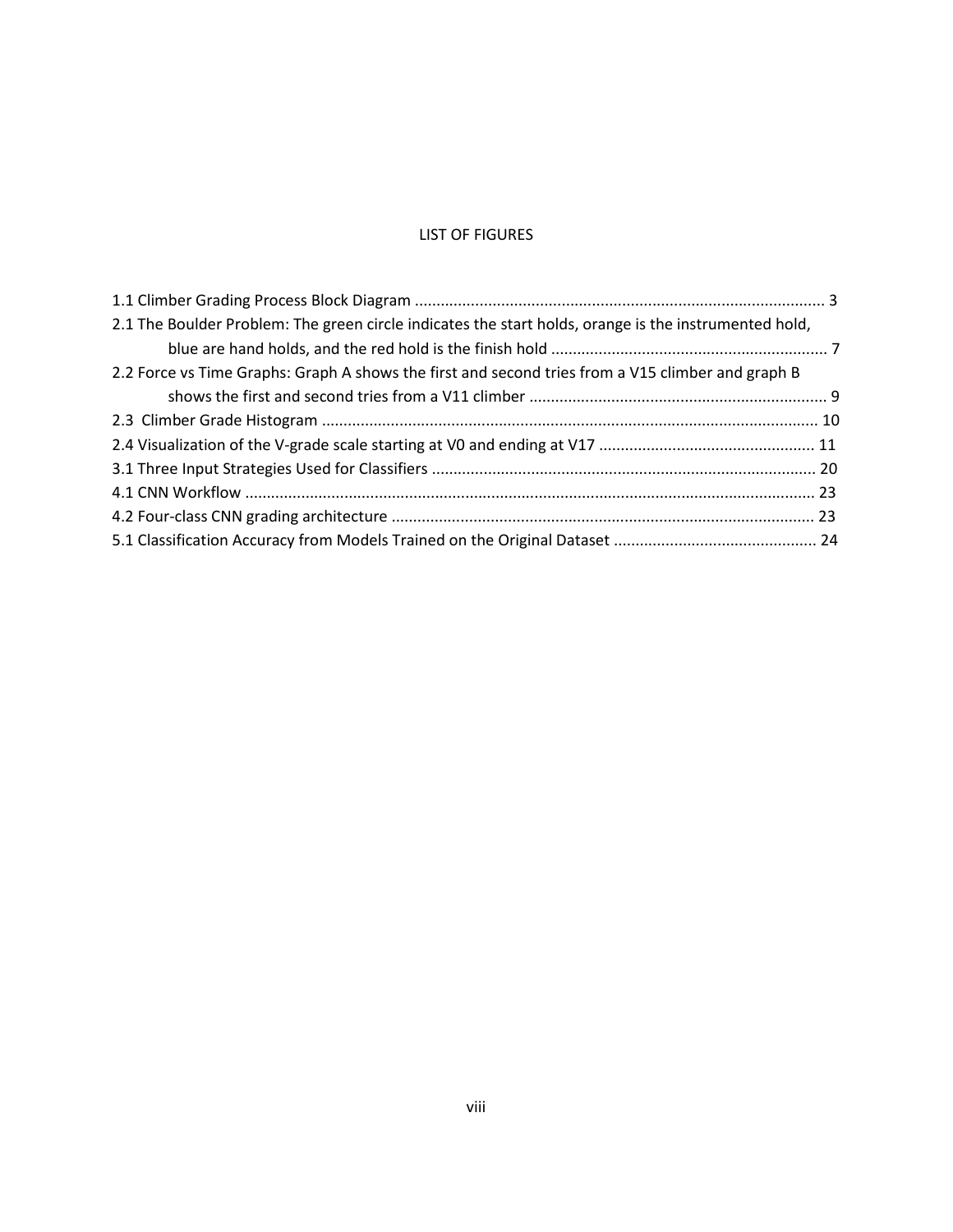## LIST OF ABBREVIATIONS

## 1-D, 1 Dimensional

- ABS, American Bouldering Series
- CNN, Convolution Neural Network
- DFT, Discrete Fourier Transform
- DVJs, Drop Vertical Jumps
- EMG, Electromyography
- FFT, Fast Fourier Transform
- IDFT, Inverse Discrete Fourier Transform
- KNN, K-Nearest Neighbors
- PCHIP, Piecewise Cubic Hermite Interpolating Polynomial
- rbf, Radial Basis Function
- sEMG, Surface Electromyography
- STFT, Short-time Fourier transform
- SVM, Support Vector Machine
- V3D, Visual 3-D
- VGG, Visual Geometry Group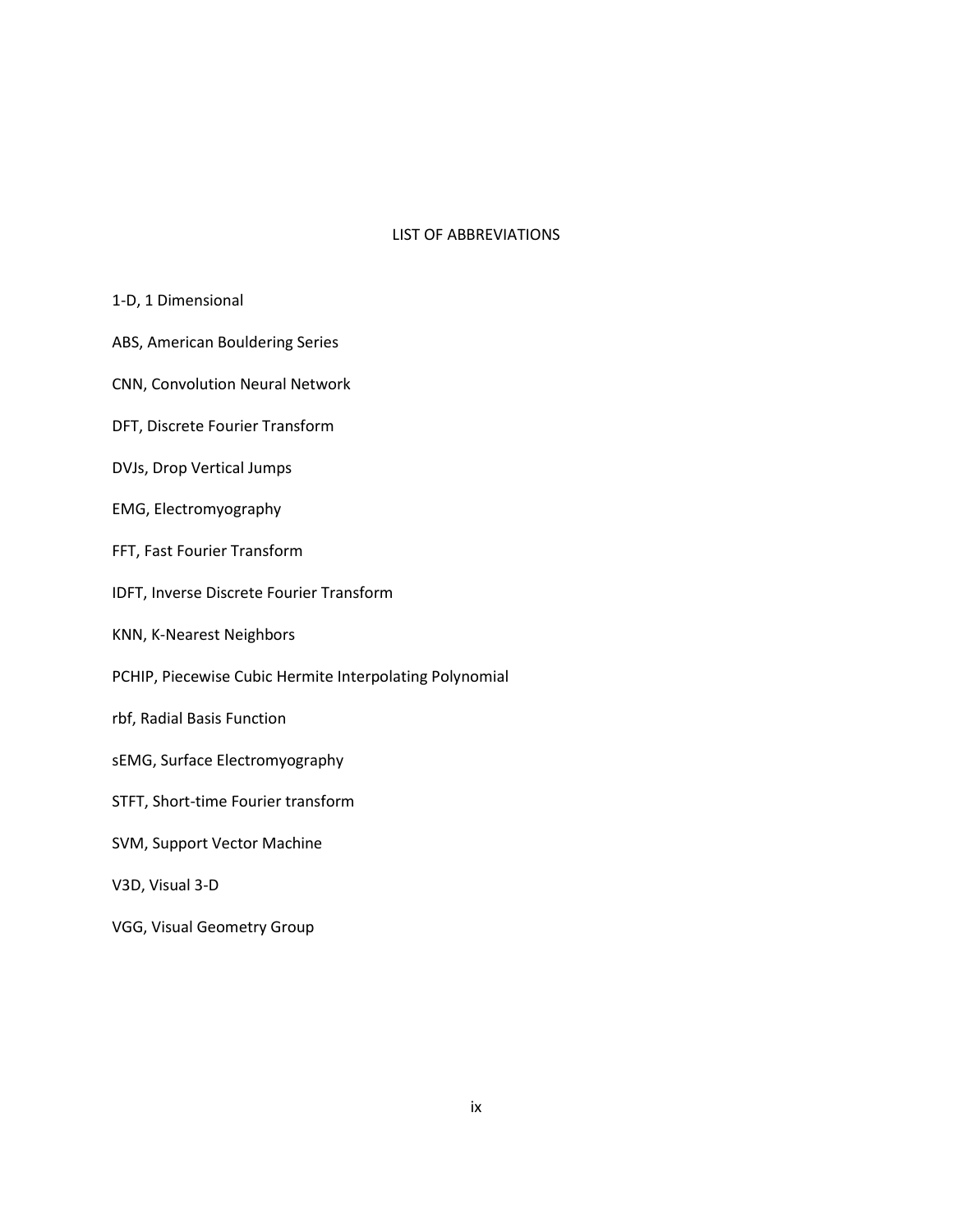## LIST OF SYMBOLS

- *S*, original signal
- *Sa*, augmented signal
- *[l,h]*, minimum and maximum drift sample values
- *n*, (concerning drift) number of drift points
- *n*, (concerning time warp) number of speed changes
- *r*, max speed ratio
- *k*, number of nearest neighbors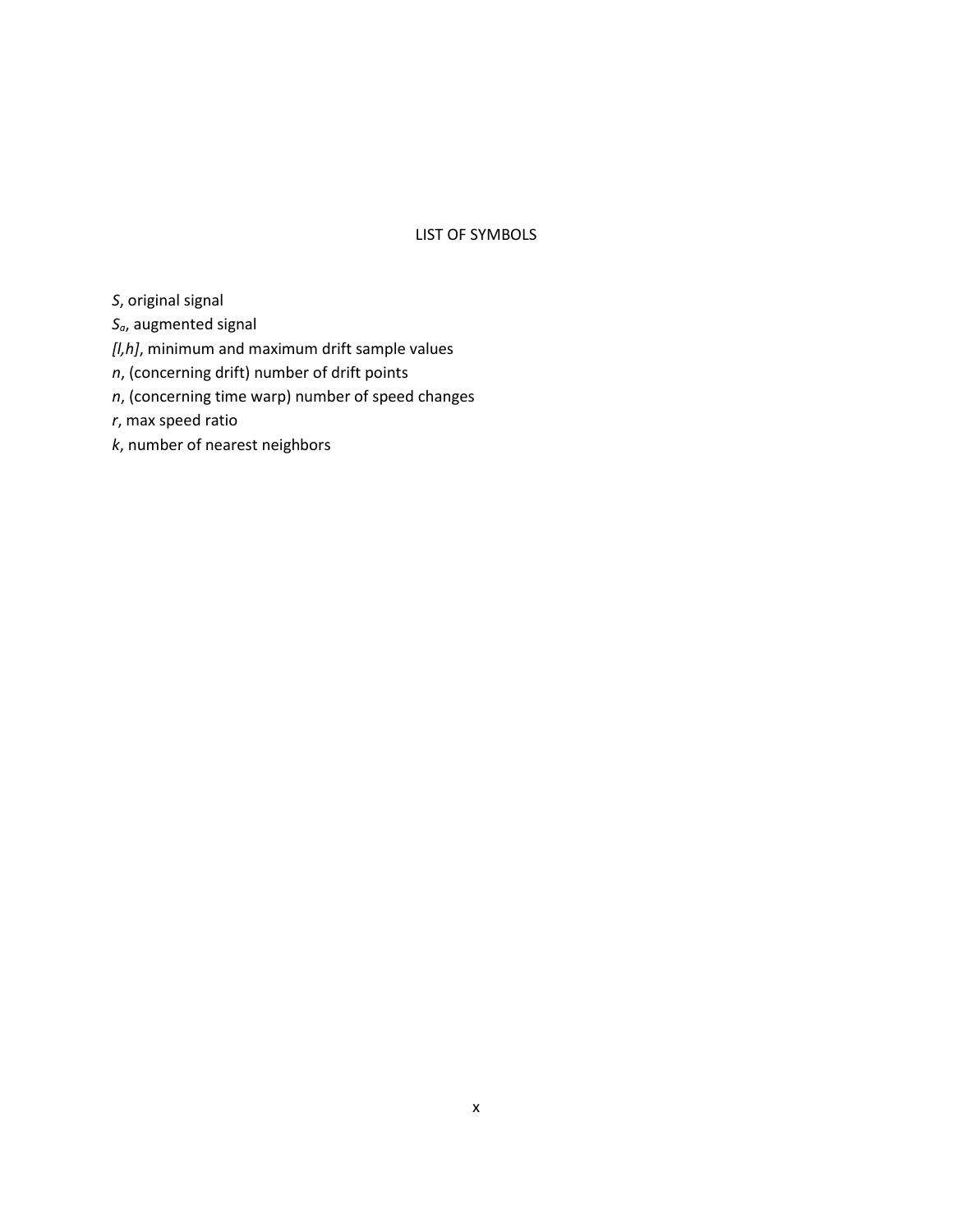### CHAPTER I

### INTRODUCTION

The sport of climbing has grown substantially in the last few decades. Organized competitive climbing is bigger than ever with the introduction of climbing into the 2021 Summer Olympics. More state of the art climbing gyms are opening around the world, which draws more people into the sport and creates a greater market for coaching, training, and other instruction. However, there is still not a strong understanding of the best way to train for climbing. There is not even a large pool of scientific understanding of climbing. This paper attempts to shed some light on the characterization of climbing athletes by classifying or grading climbers into skill categories using machine learning techniques.

Grading climbers is not a well defined concept. There have been a number of studies that attempt to characterize the sport. Researchers have attempted to understand the anthropometrics of climbing by examining height, ape index, body fat, and other factors. It has been fairly well documented that elite level climbers tend to have lower body fat [1-3]. Ape index (the ratio of arm span to height) is more controversial. Some papers found that elite climbers tend to have a greater ape index, but others showed no significance. Hand anatomy has shown to be important as well. Specifically, having more bone-to-tip pulp in the finger is a feature of elite climbers [2]. Climbing dynamics is another interesting area of research. Instrumented climbing holds (holds mounted to a force transducer to record force) have provided much insight. Quaine et al. performed multiple laboratory studies to analyze the forces involved in isolated climbing movements. In one they found that when a climber removes a leg from the wall, the change in force on each hold is actually done before the foot leaves contact from the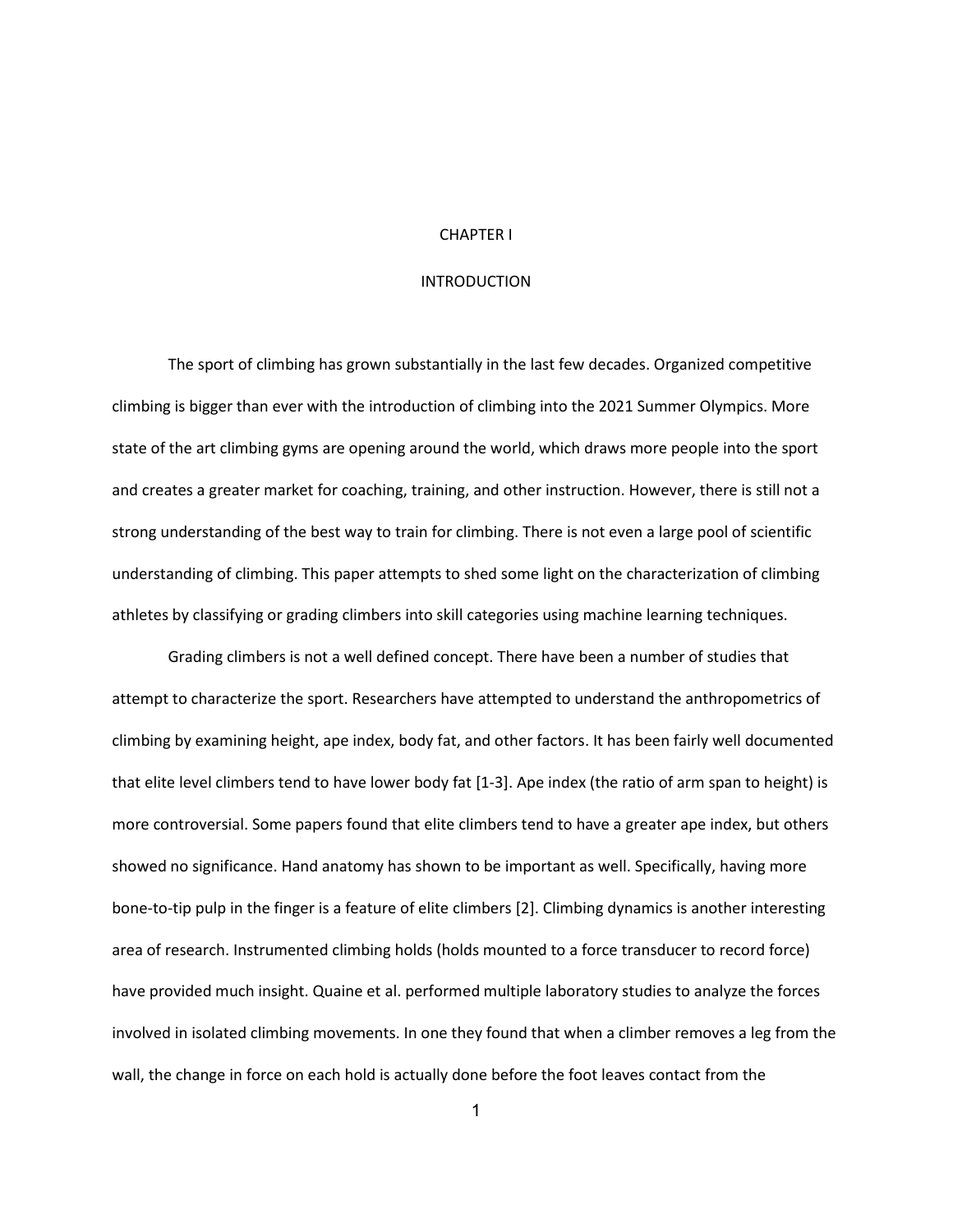hold [4]. Thus, the change in force is done in preparation for, rather than as a reaction to, the foot leaving the wall. Another study found that a climbing posture where the trunk is closer to the wall to be advantageous [5]. Franz et al. placed an instrumented climbing hold in a competition and found that elite climbers tend to have smaller contact force magnitudes, shorter contact time, smaller impulse, better smoothness factor, and a smaller Hausdorff dimension [6].

The work done by Dobles et al. [7] and by Phillips et al. [8] is similar to that of this paper with the key difference that they were classifying the climbs rather than the athletes. Dobles used chaotic variations and machine learning to create a generator to help human route setters. Phillips et al. examined data from a standardized climbing wall called the MoonBoard in order to train a classifier that could assign difficulty ratings to each climb. They explored Naive Bayes, softmax regression, and CNN and were able to achieve a ~35% top-1 accuracy with each model.

This type of classification problem is similar to those found in gesture/posture recognition. Typically, the aim of gesture recognition is to identify the position of the hand for some application area such as human-computer interaction. There are a number of methodologies; computer vision and instrumented gloves are two examples [9]. Qi et al. investigated using surface EMG (sEMG) signals, linear discriminant analysis, and extreme learning machine in gesture recognition [10]. The premise of their study is that the electrical signals from the muscles in the arm that control the positioning of the hand should provide enough information to predict the positioning of the hand. They were able to get an accuracy of 79.32% using this technique.

2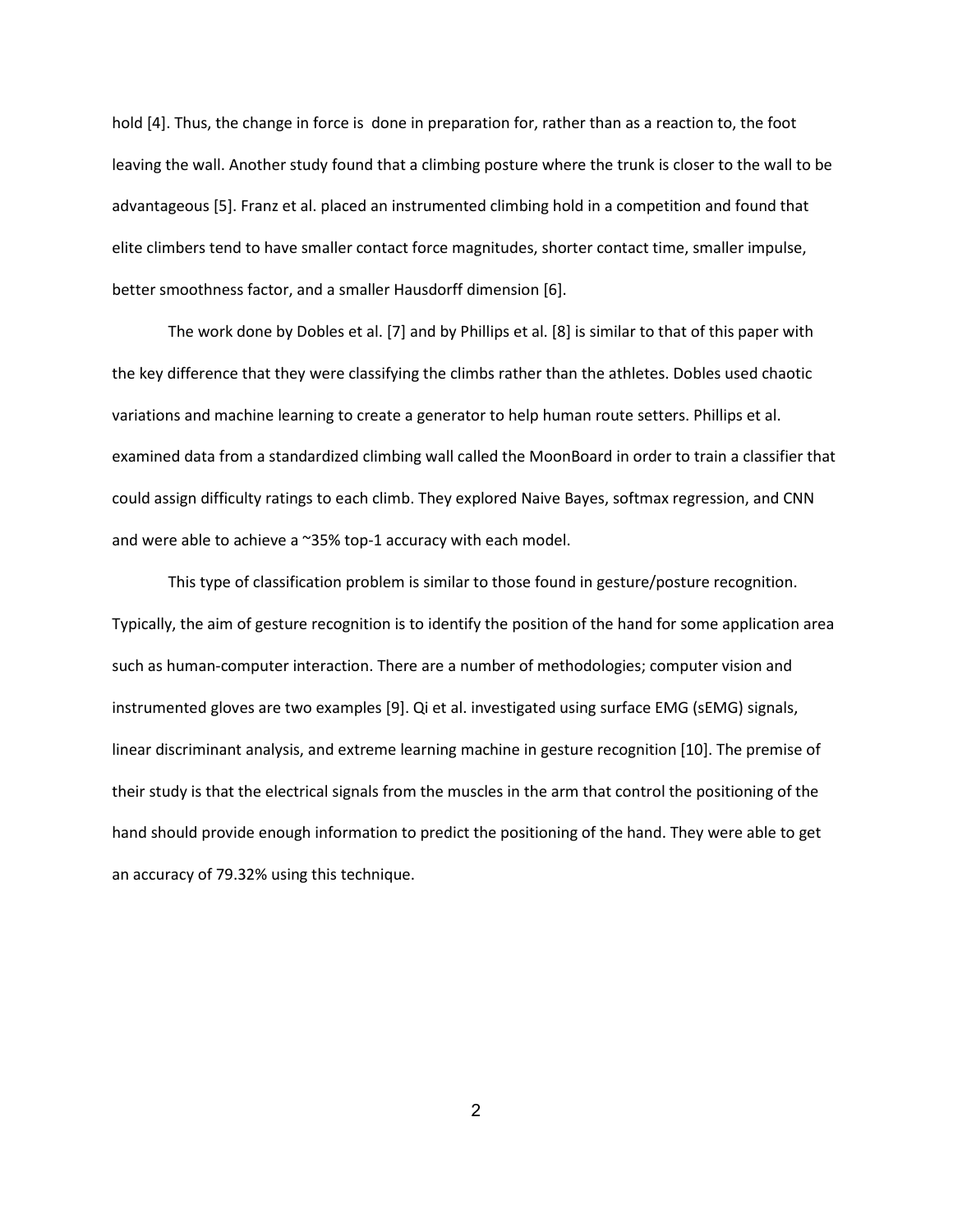

Figure 1.1

Climber Grading Process Block Diagram

The approach by Qi et al. for gesture recognition is similar to the techniques employed in this paper. This thesis explores the viability of using force data taken from an instrumented climbing hold to grade climbers. Chapter II will elaborate upon the problem statement. Chapter III will explain the methodology in data augmentation and machine learning techniques. Chapter IV will discuss the machine learning implementations and Chapter V shows the results. Finally, Chapter VI will offer conclusions and ideas for future work.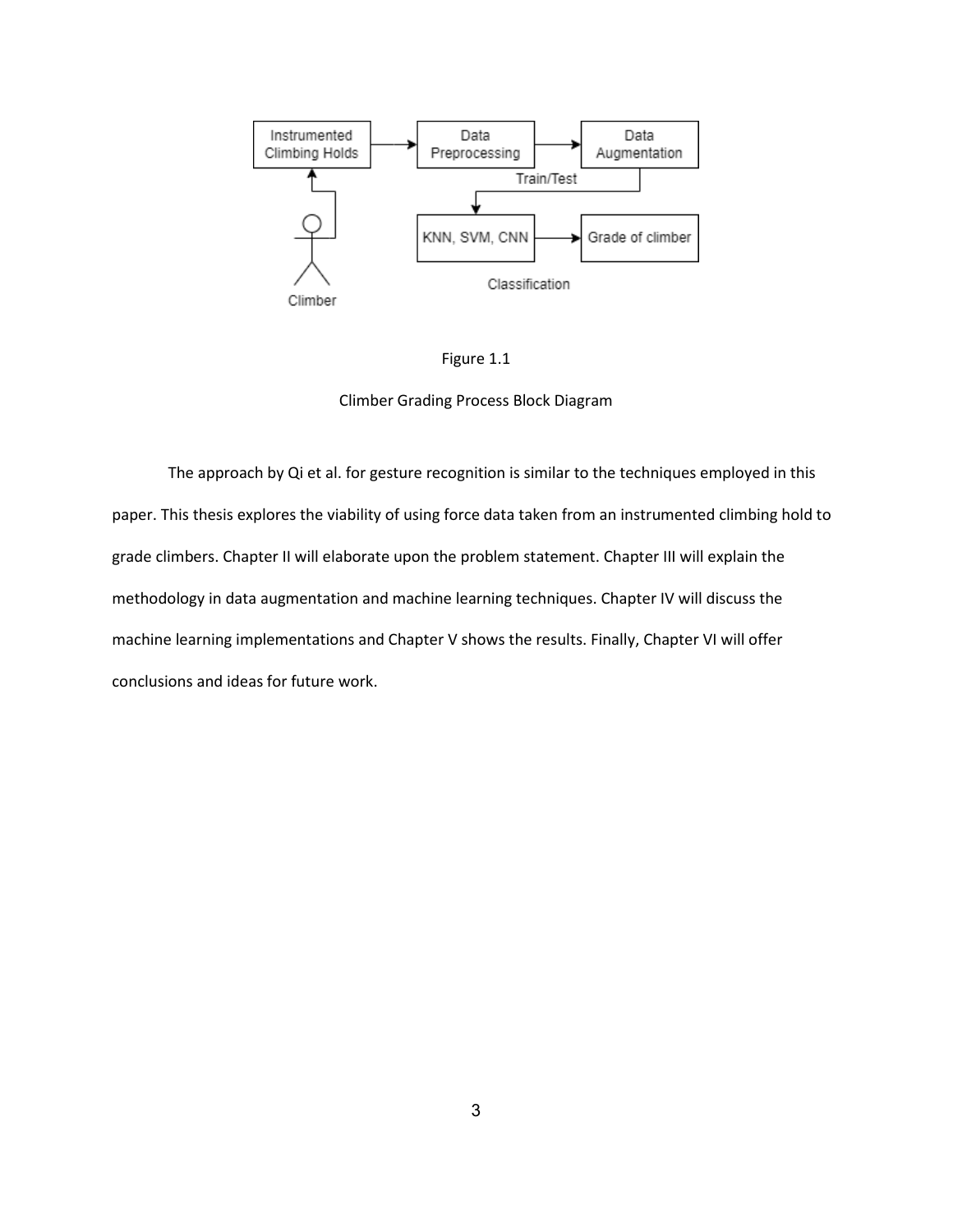### CHAPTER II

## PROBLEM STATEMENT

The goal of this thesis is to use machine learning techniques to grade climbers according to time series data of climbing reaction forces. This problem is different from other time series classification problems in that there is not an objective ground truth. As of yet, there is not an objective way to assess the performance level of a climber. Particularly, the addressed problem is featured with heterogeneous time series data, data scarcity, and data imbalance. Due to that nature of climbing, the samples vary in length and are heterogeneous. Furthermore, the available dataset has very few samples and a higher percentage of these samples were from climbers of a median skill. The problems with the data must be overcome before accurate classification can occur.

#### **Preliminary Research**

Before beginning work on this project, Dr. Hogg asked for assistance in processing motion data. The goal of Dr. Hogg's research project was to determine the multiplanar and multi-joint biomechanics involved in knee injury as well as to investigate manual logistical regression with automated logistical regression and classification and regression tree analysis [11]. Ninety subjects, forty-five male and fortyfive female, performed two exercises, squats and drop vertical jumps (DVJs), with three trials each. Markers were placed at key points on each subject to record motion at the joints. Ground reaction forces were recorded via a force plate. Visual 3-D (V3D) is biomechanics analysis software designed to process motion data. Using V3D, skeletal models were created and associated with each motion capture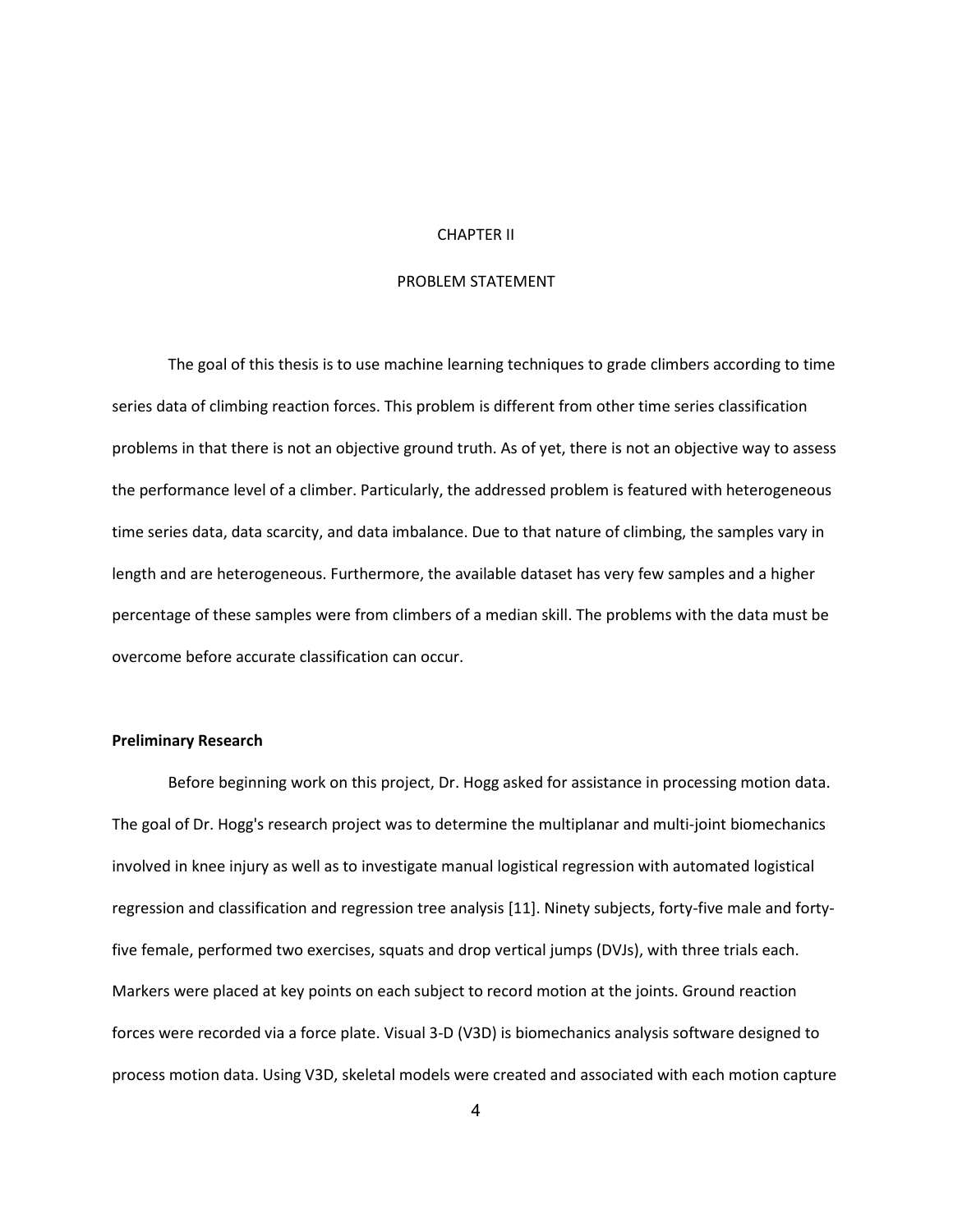data file. This way, it was possible to compute joint angles, moments, and other biomechanical features. Table 2.1 describes which angles and moments were calculated for which joints and for which exercise. For example, for the sagittal plane of the knee joint the angles and moments were calculated for both the DVJs and squats.

#### Table 2.1

| Target Data to be Derived from Raw Data |  |
|-----------------------------------------|--|
|-----------------------------------------|--|

| Variable                      | Angles | Moments | <b>DVJ</b> | Squat |
|-------------------------------|--------|---------|------------|-------|
| Knee Sagittal Plane           | X      | X       | X          | X     |
| Knee Frontal Plane            | X      | X       | X          | X     |
| Knee Transverse Plane         | X      | X       | X          | X     |
| <b>Hip Sagittal Plane</b>     | Χ      | X       | X          | X     |
| <b>Hip Frontal Plane</b>      | X      | X       | X          | X     |
| <b>Hip Transverse Plane</b>   | X      | X       | X          | X     |
| <b>Trunk Sagittal Plane</b>   | X      |         |            | X     |
| <b>Trunk Frontal Plane</b>    | X      |         |            | X     |
| <b>Trunk Transverse Plane</b> | X      |         |            | X     |
| <b>EMG Signals</b>            |        |         | X          | X     |

A data processing pipeline was created to iterate through each sample. The goal was to produce continuous datasets containing 101 evenly spaced interpolated data points for each variable during the phase of interest. The phase of interest for the DVJs was the landing phase. The landing phase was defined as the period from initial ground contact until the toes left the ground, also referred to as "toe off." The phase of interest for the squat was the descending phase, which was defined as the period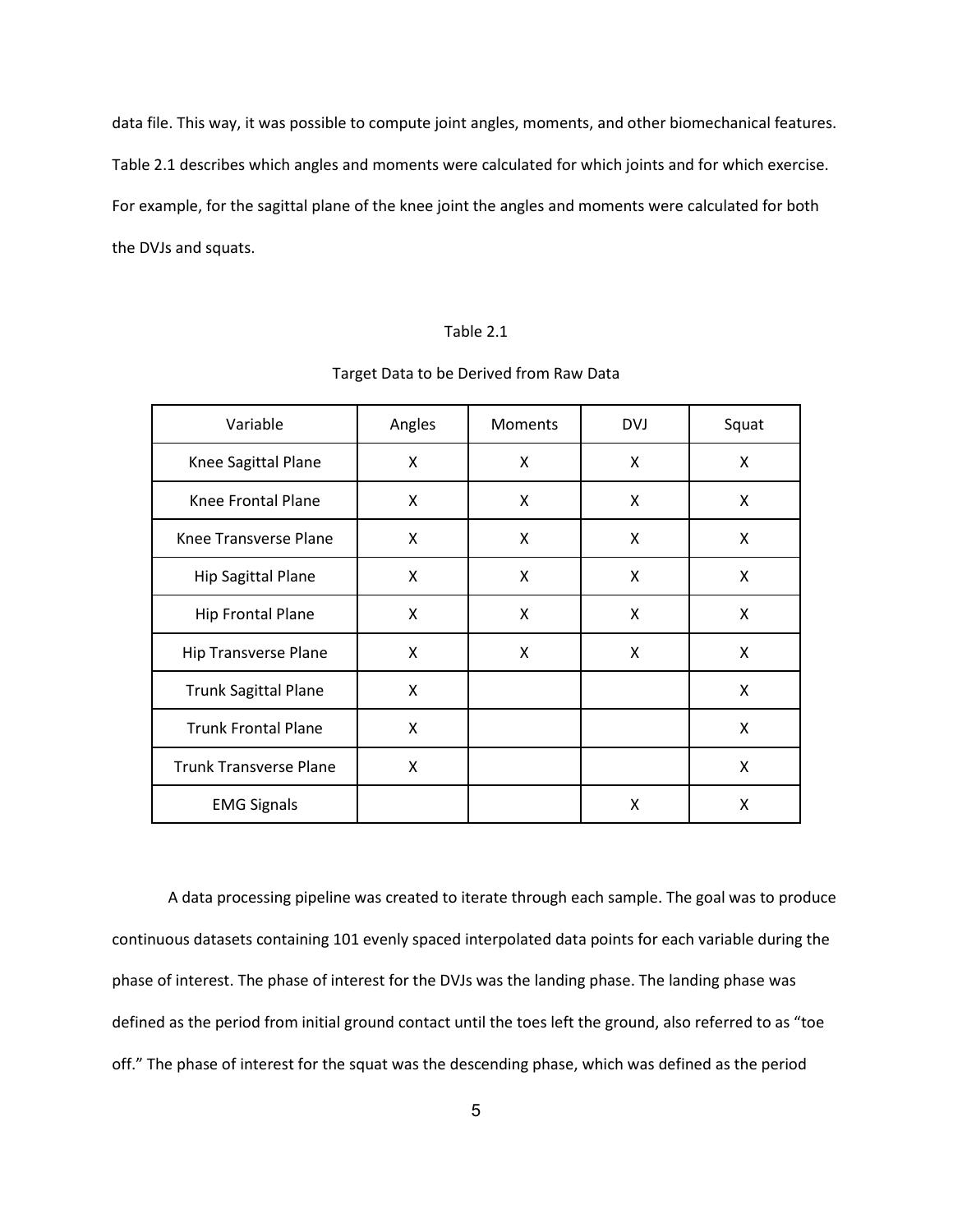from when the trunk was in the most superior position to maximum knee flexion. The pipeline referenced the motion tracking markers to identify the areas of interest and trimmed the samples accordingly. The next step was to interpolate the kinematic data in the presence of gaps up to 30ms. Then the kinematic and kinetic data were filtered with a 10Hz, low-pass, 4th order Butterworth filter. Finally the samples were interpolated to 101 evenly spaced data points. The EMG signals were rectified, bandpass filtered (20-350Hz), and smoothed with a 25ms root mean square moving window before interpolated to 101 evenly spaced data points. With the data in a usable form, Dr. Hogg was able to continue her work.

Dr. Hogg's research methodology informed my own inquiry into machine learning-enabled classification of climbers.

### **Data Acquisition**

A wall (Figure 2.2) was set up during the 2018 USA Climbing Open ABS National Championship with a set boulder problem. Athletes competing at the National Championship climbed on the wall on a volunteer basis. The specific problem was perfectly mirrored around the instrumented hold. The instrumented hold was mounted to a 3-axis load cell from Interface Inc (model 3A120) rated to 2KN. The athletes were asked to climb the boulder twice, leading with one hand on the first try and then the other on the second. This way data were recorded from the left side and right of the body. The decision of which hand led first was left to the athlete. There were 37 subjects. The resulting data were multichannel time series data representing the force on the climbing hold with three channels: one for each direction (X, Y, Z).

6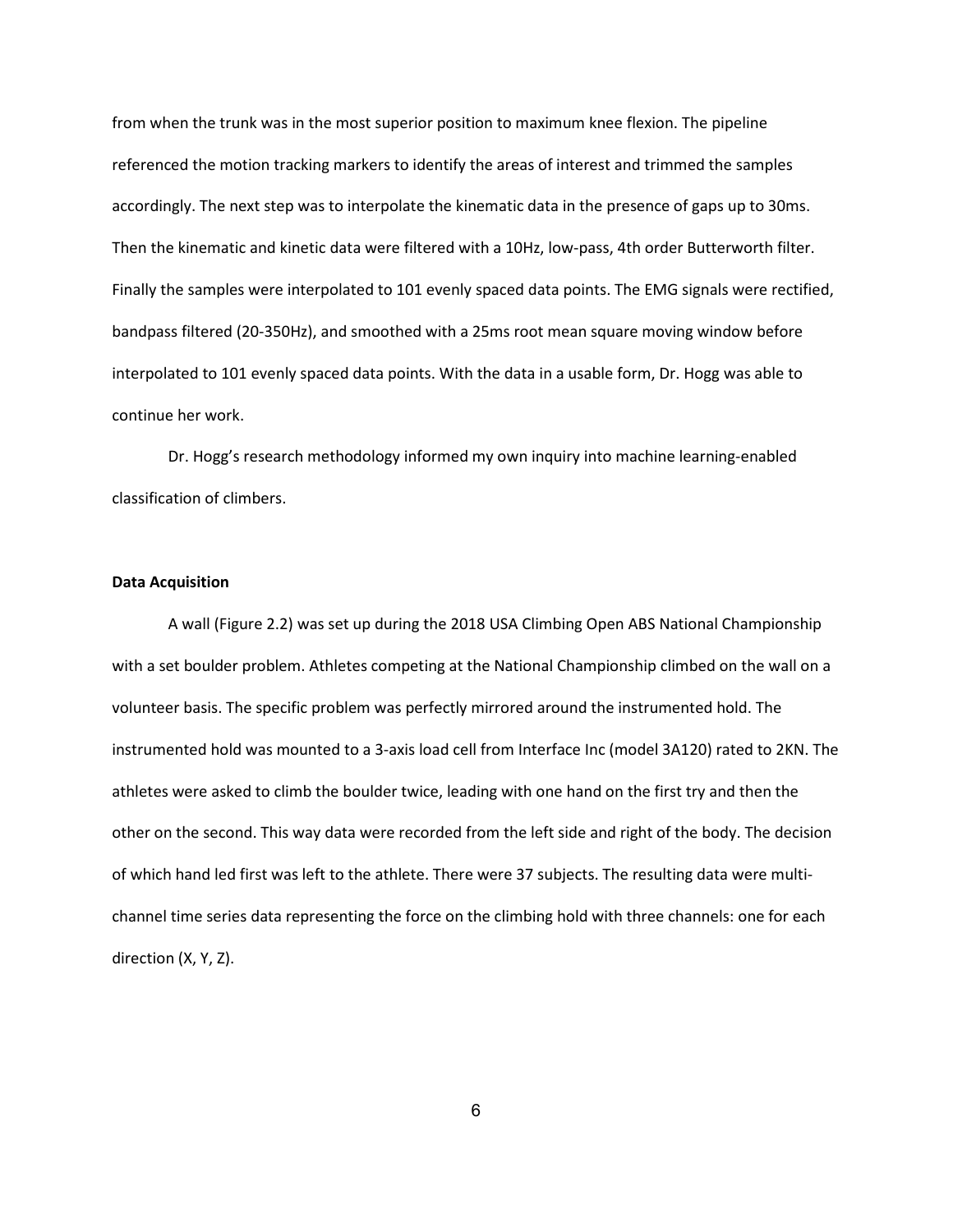

Figure 2.1

The Boulder Problem: The green circle indicates the start holds, orange is the instrumented hold, blue are hand holds, and the red hold is the finish hold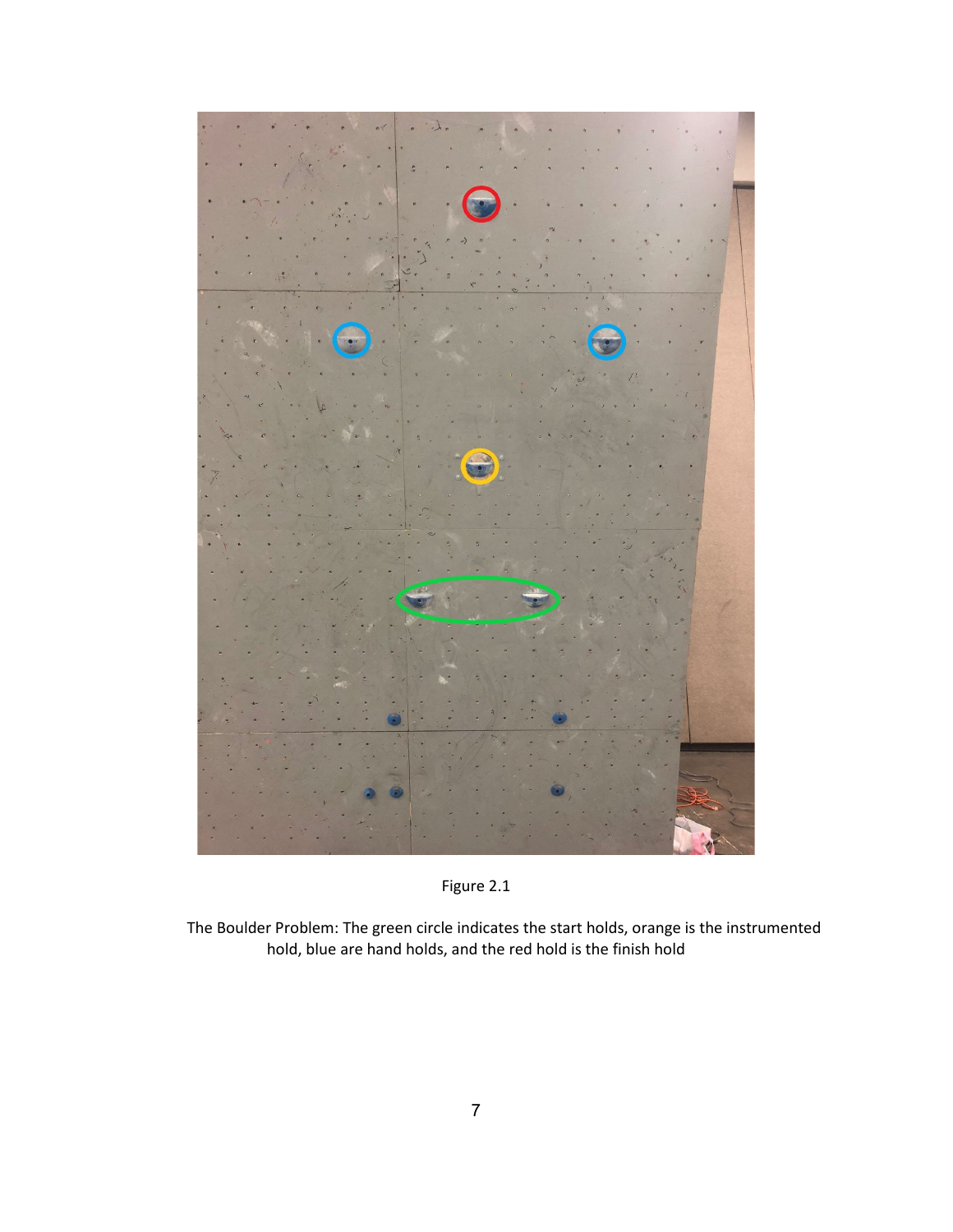The forces were recorded from when the climber made contact with the hold to when the climber moved off of the hold. This time frame varied with each athlete and even within attempts. The attempts of two athletes are shown in Figure 2.2.

Other data gathered includes anthropometric measurements (weight, height, arm span) and climbing history (hardest grade sent at least three times, hardest grade sent once).

#### **Time Series of Varying Lengths**

Due to the nature of practical climbing the kinetics data is featured with heterogeneous length and offset. This could not be accounted for during data acquisition while still collecting data in a realistic scenario, so it had to be accounted for in data preprocessing. In order to prepare the data to be used as input, the length of each sample had to be adjusted so they were of equal length. It was important that the dynamics of each sample be preserved during this process. Hogg et al. had success in this using interpolation [12], and another common technique is to use padding.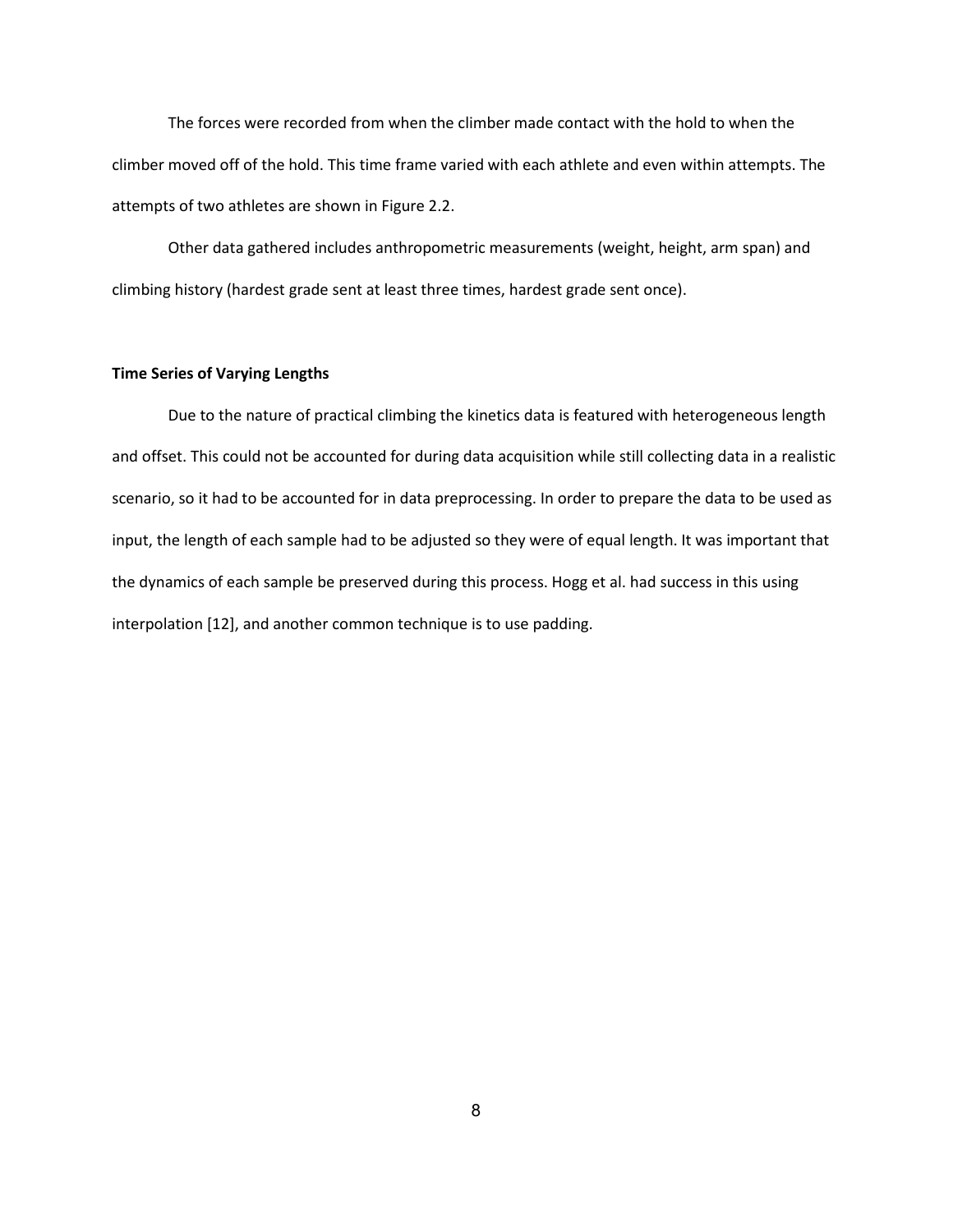



Force vs Time Graphs: Graph A shows the first and second tries from a V15 climber and graph B shows the first and second tries from a V11 climber

## **Data Scarcity and Imbalance**

Another significant problem with the dataset is how small it is. Ideally, a vast collection of force data would have been available, but due to the newness of this type of data acquisition, and the cost of the data collection equipment, there were only 37 participants. Creating an accurate model with such little data is more difficult, and over-fitting becomes an issue.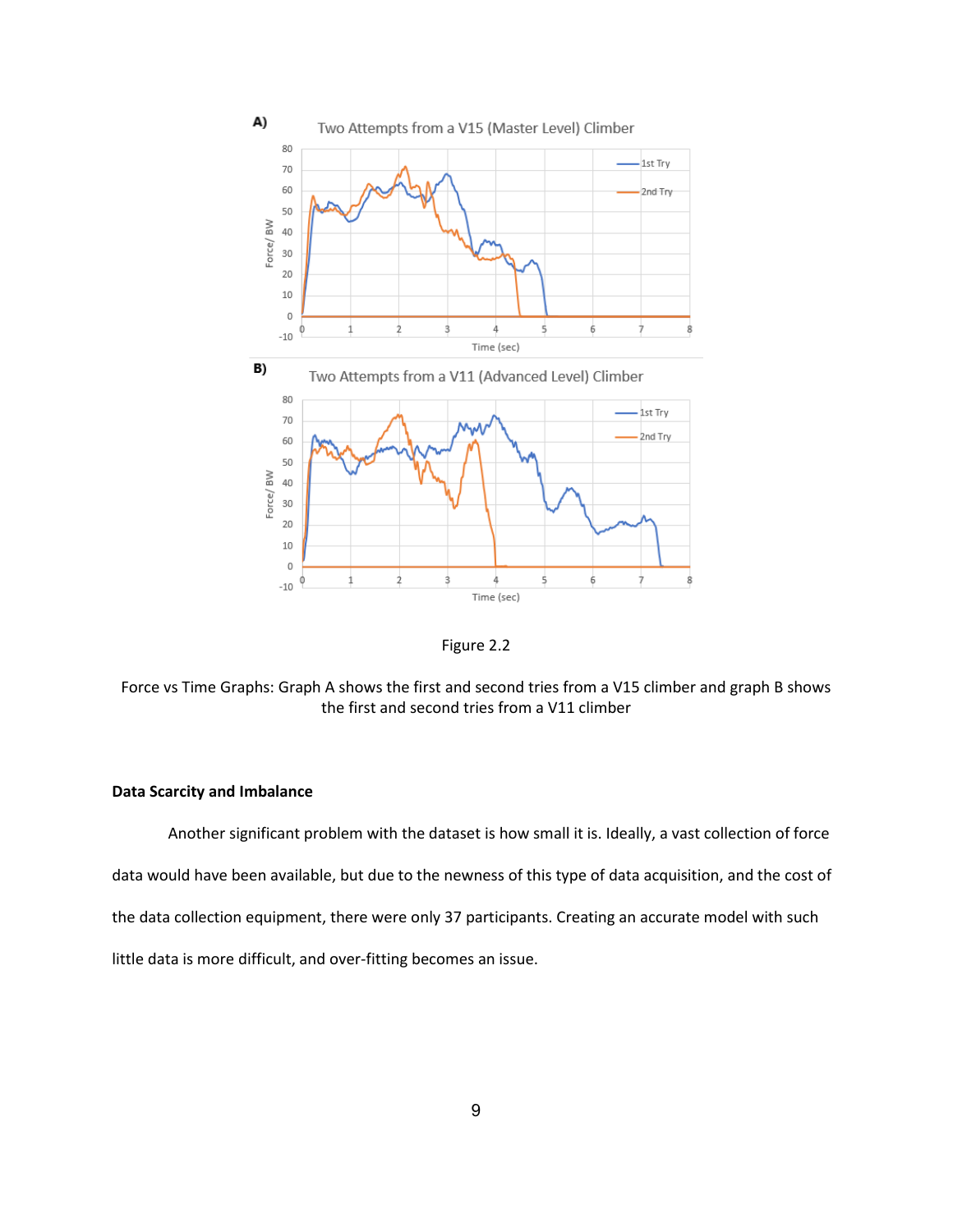

Figure 2.3

Climber Grade Histogram

### **Grading**

Climbers developed a way to represent the difficulty of a problem called grading. Every climb is assigned a grade, and the grades indicate the difficulty of each climb. There are many scales, but in this paper, the V-grade will be used. The V-grade is an open ended alphanumeric continuum that starts at V0 and, at the time of publication, caps out at V17. The higher the v-grade number, the more difficult the climb. An important thing to understand about grading is its subjective nature. The personal difficulty of a problem can vary by as much as several grades between climbers despite its assigned V-grade due to climber specialization and anthropometrics. However, as more climbers complete a problem and give their opinion, it is possible to get a good average v-grade. While this subjectivity is fascinating, it also provides a unique challenge to research because there is not an objective way to quantify performance. Fortunately, self reported grades have shown to be a reliable metric [13].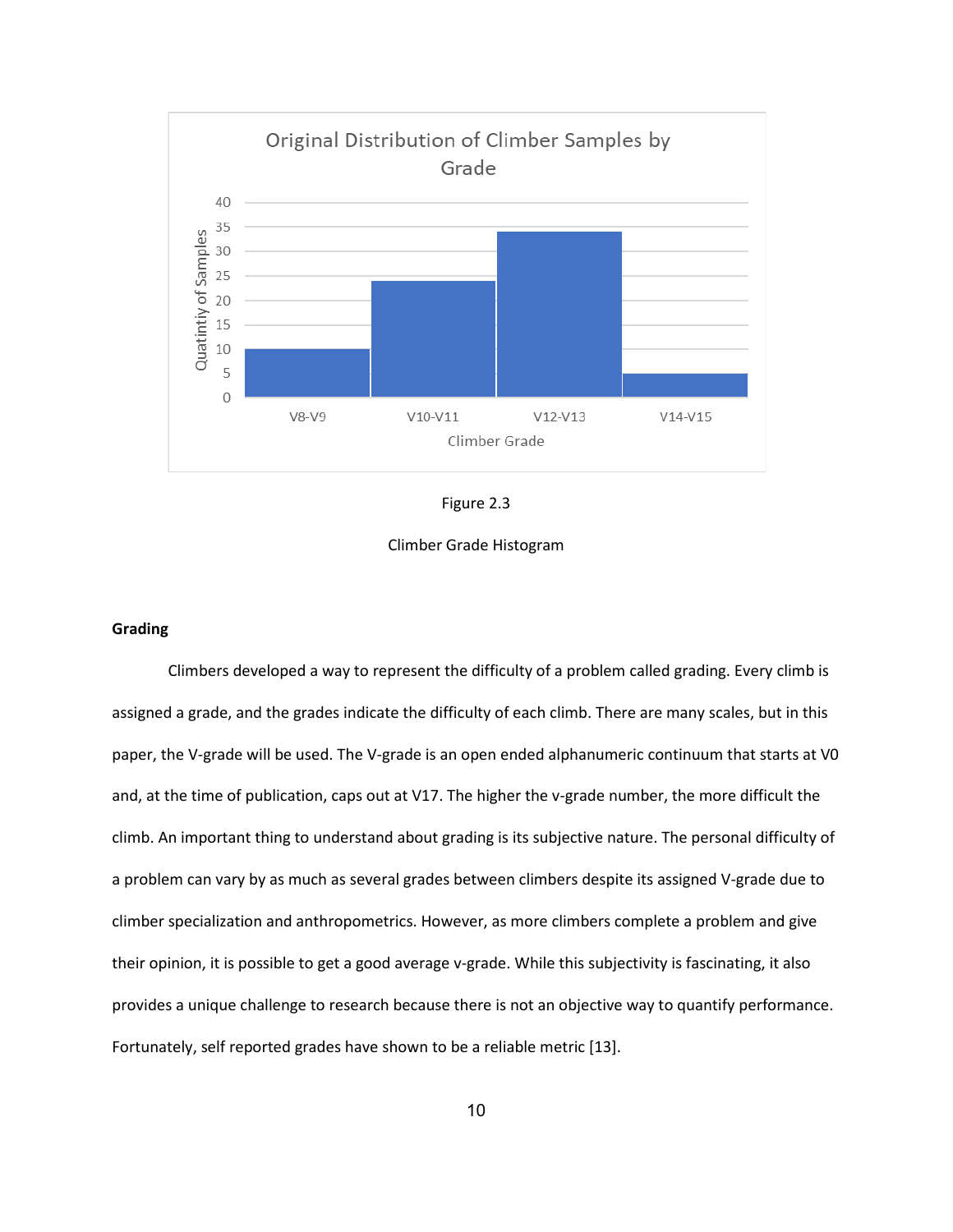| V <sub>0</sub> | V <sub>2</sub>  |    | V <sub>4</sub> | V <sub>6</sub> | V <sub>8</sub> |    | V10 | V12 |     | V14 |                 | V16 |
|----------------|-----------------|----|----------------|----------------|----------------|----|-----|-----|-----|-----|-----------------|-----|
|                | V1              | V3 | V <sub>5</sub> |                | V7             | V9 | V11 |     | V13 |     | V <sub>15</sub> | V17 |
|                | <b>Beginner</b> |    |                |                |                |    |     |     |     |     |                 |     |

Figure 2.4

Visualization of the V-grade scale starting at V0 and ending at V17

It is simple enough to examine Figure 2.2 to identify that there are differences between an elite level climber and a less skilled one. The most noticeable difference lies in the time variance between attempts. Graph A is of a V15 climber and the two attempts show similar signals; whereas, Graph B is of a V11 climber, and the signal from the first attempt is nearly twice as long as the signal from the second attempt. Another feature of the less skilled athlete is the second peak at about 3.5 seconds on signal two. Graph A has no such second peak.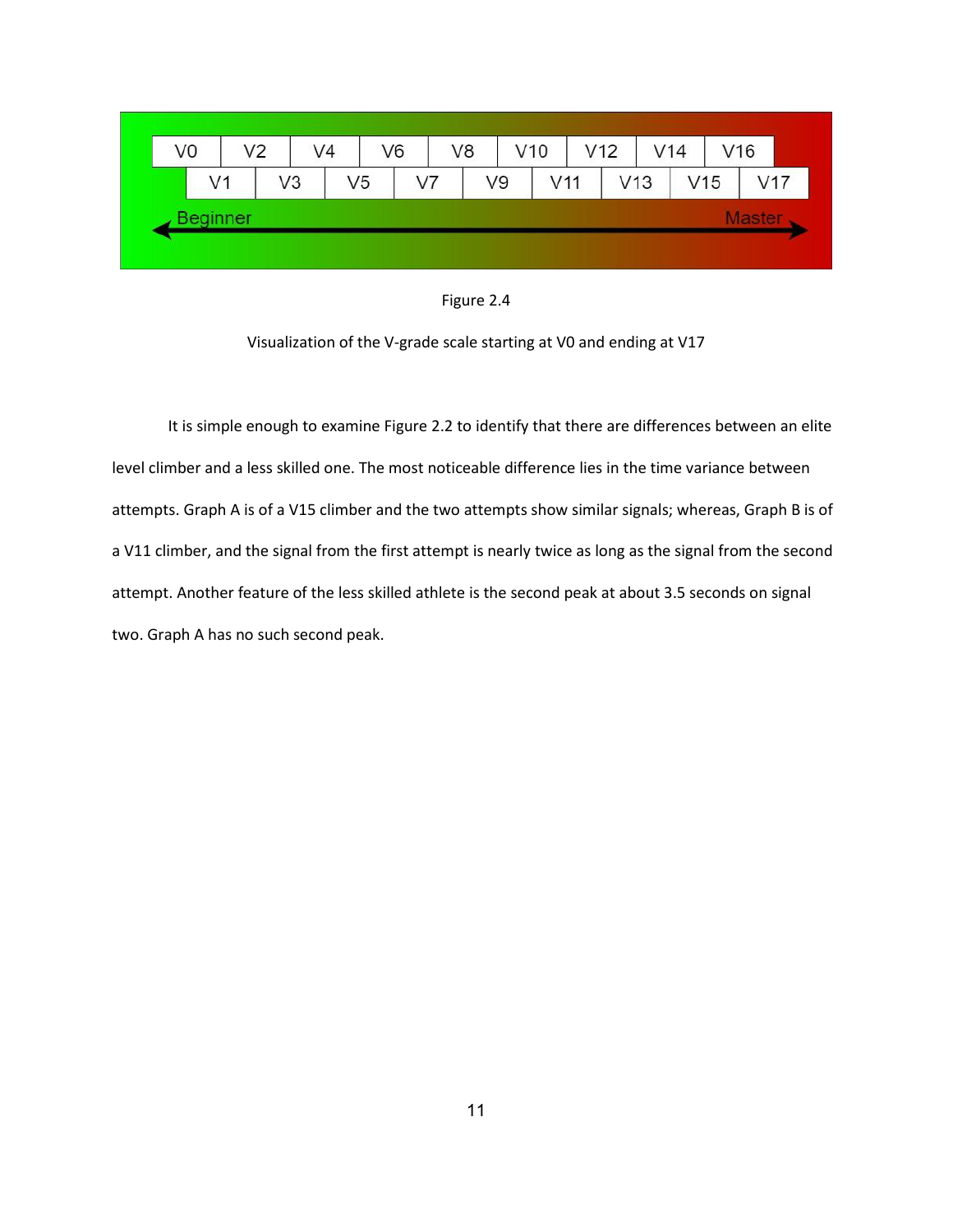#### CHAPTER III

## DATA PREPROCESSING

### **Temporal Normalization**

Two techniques were explored for temporal normalization: padding with zeros and interpolation. Padding is the simpler of the two techniques. It involves adding zeros to the end of all the smaller samples until they were of equal length to the longest sample. Interpolation involved resampling the data to 101 data points and to 1001 data points using Fast Fourier Transform (FFT) where the inputs was in the time domain. FFT is an algorithm that computes the Discrete Fourier Transform (DFT) much faster. The formula for DFT is displayed in Equation 3.1. FFT works by first transforming the signal into the frequency domain. A window is used to taper the spectrum and prevent smearing. Once the signal is in the frequency domain, it will either be upsampled or downsampled. If it is upsampled, N/2 zeros will be added at the end, and if it is downsampled, the second and third groups of N/4 elements will be removed. Finally, the signal is transformed back into the time domain using inverse DFT (IDFT) shown in Equation 3.2. These two techniques resulted in three data sets that could then be compared against each other.

$$
X_k = \sum_{n=0}^{N-1} x_n e^{-i2\pi k n/N}, k = 0, ..., N-1
$$

Equation 3.1

Discrete Fourier Transformation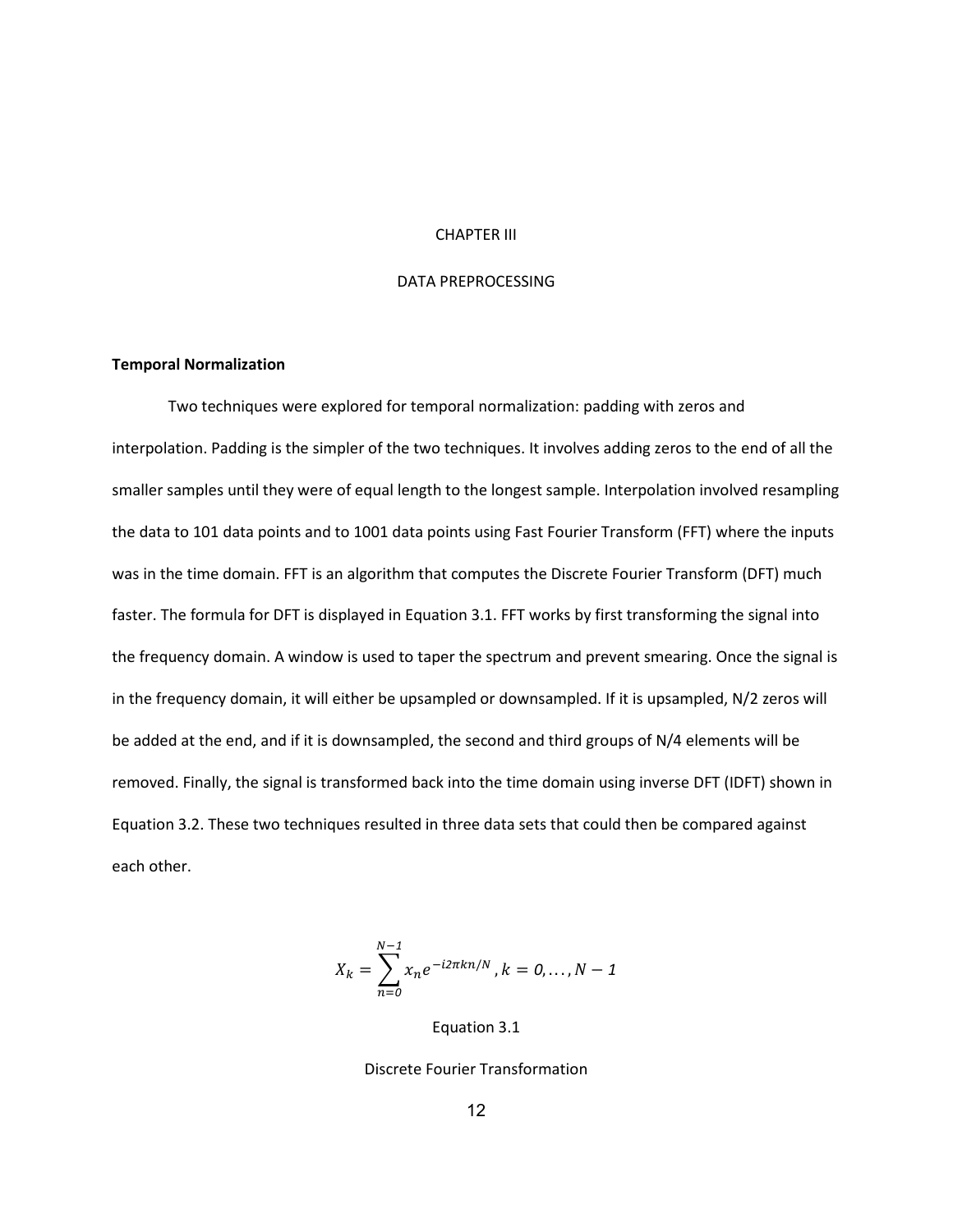$$
X_n = 1/N \sum_{k=0}^{N-1} x_k e^{i2\pi k n/N}, k = 0,..., N-1
$$

Equation 3.2

#### Inverse Discrete Fourier Transformation

After a preliminary investigation into both methods padding was found to be more effective. This was likely due to the large variability in sample lengths and the lost dynamic information after resampling.

#### **Dataset Augmentation**

The data scarcity problem and imbalance were solved using data augmentation. Three different augmentation techniques created twenty different datasets to compare against each other. Different parameters for each augmentation technique were established to create five data sets per technique. In this way, the best utilization of each augmentation function could be identified. Then five datasets containing a combination of these techniques were made. In addition to increasing the total number of samples through data augmentation, our data set was balanced. More augmented samples were added to the classes with fewer samples so that each class ended up having an equal number of samples. The number of samples was increased from 74 to 1000.

An augmentation pipeline was created to input the original data and output the new augmented data. The augmentation pipeline could loop through the original dataset until a predefined number of total samples was reached. This pipeline used three different augmenters taken from tsaug, a python library for time series augmentation, in different combinations, and with adjustments to their parameters, to create a total of twenty new datasets. The augmenters used were noise, drift, and timewarp. This technique increased the sample size from 146 to 1000.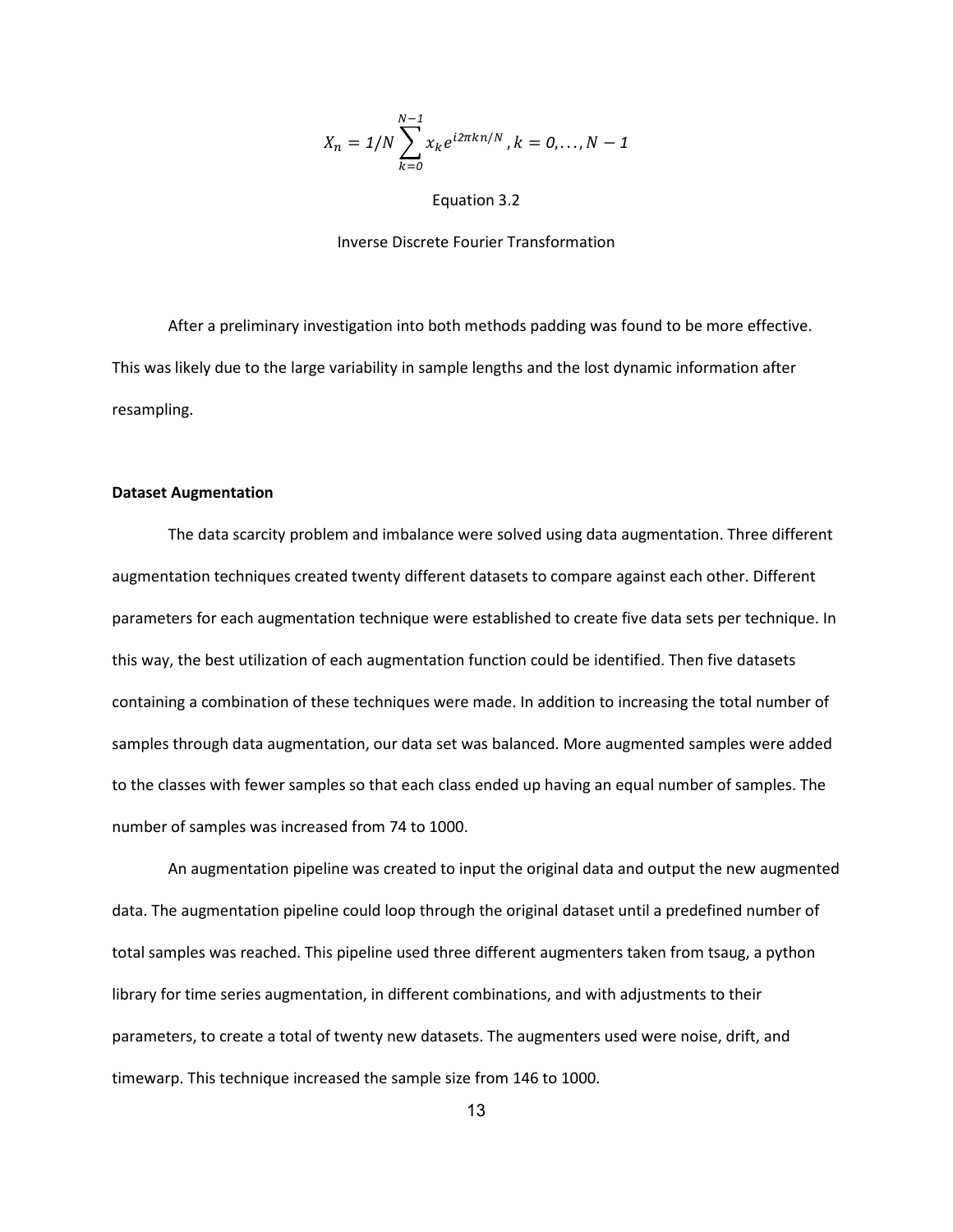## **Augmentation Through Noise**

Equation 3.3 is a mathematical description of how noise was added, and Table 3.1 describes the parameters used to create the datasets. Noise was added to each point with a magnitude between the scaled min and scale max sampled at random. Noise was added to each channel at the probability described in Table 3.1. The range of the level of noise added and the probability with which it was added should help to reduce overfitting.

$$
P(x) = \frac{1}{\sigma\sqrt{2\pi}}e^{-(x-\mu)^2/2\sigma^2}
$$

Equation 3.3

Gaussian Noise

### Table 3.1

### Parameters Used in Noise Augmentation

| Dataset | Scale Min | Scale Max | Probability |
|---------|-----------|-----------|-------------|
|         | 0.01      | 0.05      | 0.5         |
| 2       | 0.05      | 0.1       | 0.5         |
| 3       | 0.1       | 0.15      | 0.5         |
| 4       | 0.01      | 0.05      | 0.25        |
| 5       | 0.01      | 0.05      | 0.75        |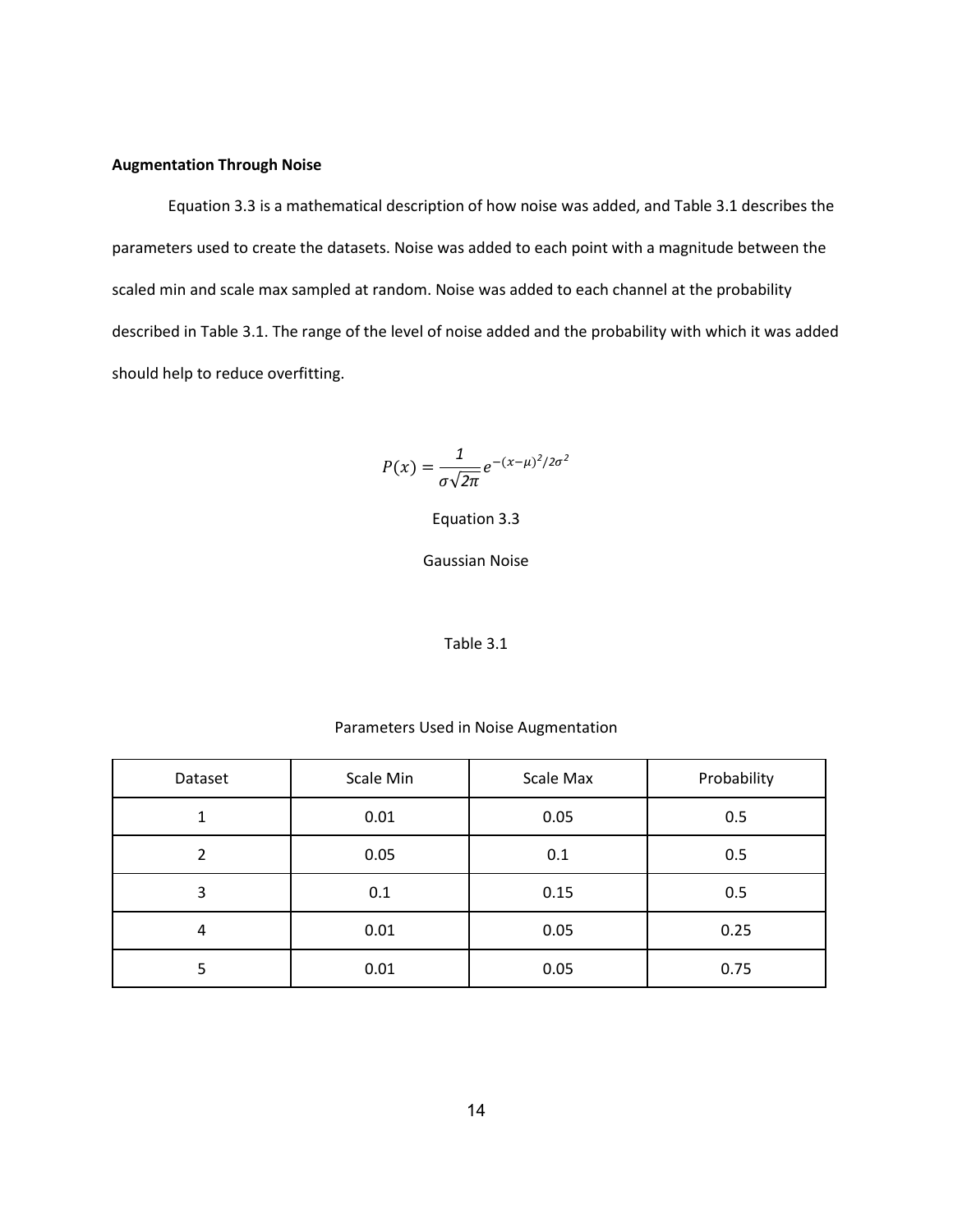### **Augmentation Through Signal Drifting**

The drifting algorithm is described in Algorithm 1. The goal is to drift the original signal, *S*, n times where the amount of drift is within [I,h]. This drift will be added randomly and smoothly. The amount of drift, *drift*, will be added to the original series. *drift* is derived from a cubic spline interpolation function. This function is fit to x, an array of length n+2 of evenly spaced values from 0 to len(S)-1, and y, the cumulative sum of an array of length n+2 containing random values sampled from a normal distribution. Now, *drift* is created by passing integers from 0 to len(*S*) into the interpolation function. Before *drift* is ready to be added to the *S* it must be modified. First, subtract every element in *drift* by the value of the first element. Second, divide every element within *drift* by the absolute value of the element with the largest magnitude. Third, create a new array *scale* of len(*S*) containing values randomly sampled from the range [l, h]. Fourth, multiply every element in *drift* by the element with the same index in *scale*. Fifth, normalize *drift*. Finally, add every element of *S* with the element in *drift* with the same index. Output this resulting array as the drifted signal. The parameters chosen for this paper are displayed in Table 3.2.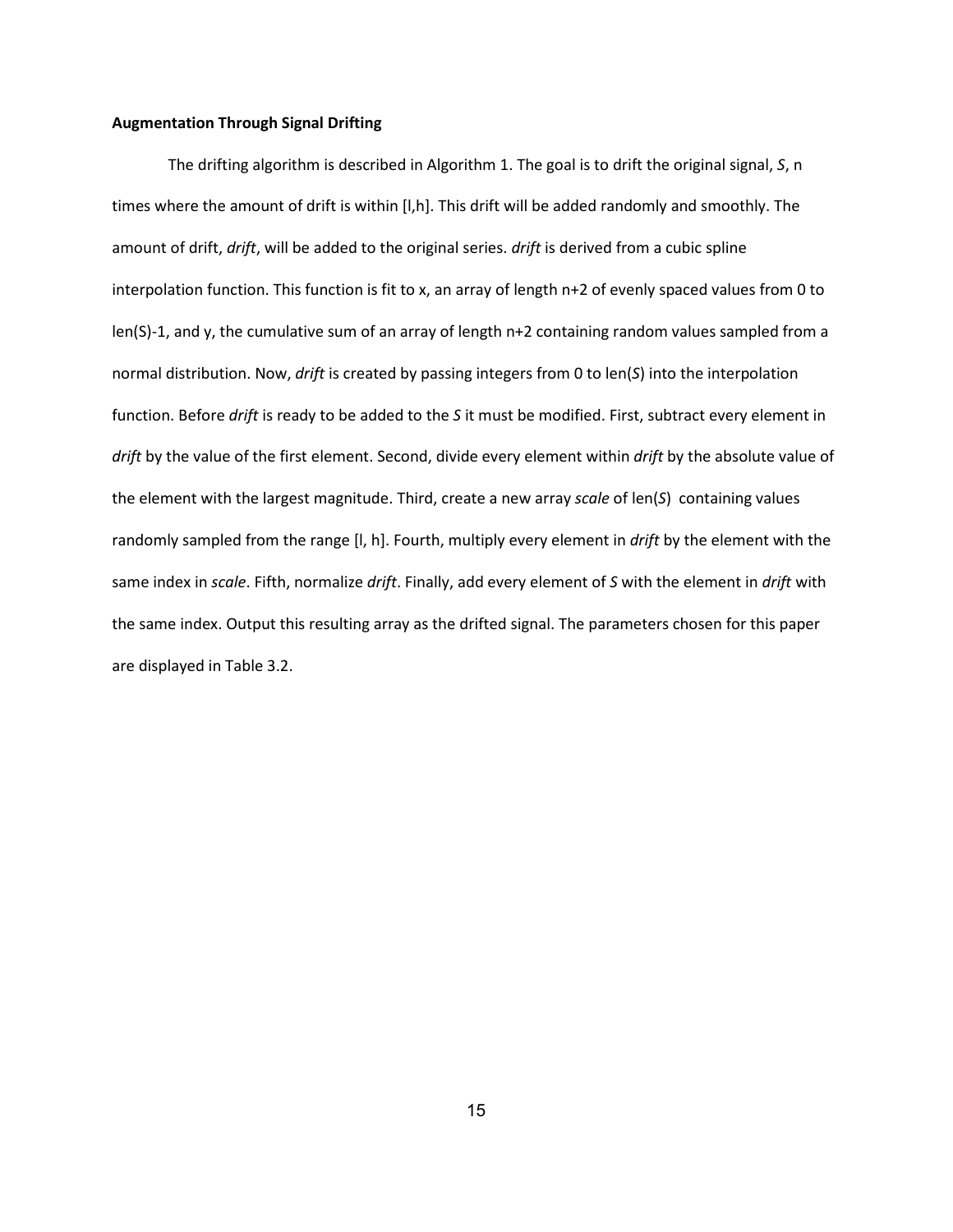| <b>Algorithm 1 Drifting Algorithm</b>                                 |
|-----------------------------------------------------------------------|
| Г<br>Input:                                                           |
| S original signal                                                     |
| <i>[l, h]</i> drift range                                             |
| N number of drift points                                              |
| Output:                                                               |
| $S_a$ drifted signal                                                  |
| <b>Procedure:</b>                                                     |
| $y \leftarrow$ random values from normal distribution                 |
| $y \leftarrow$ cumulative sum of y                                    |
| Fit a cubic spline interpolator, $CS($ , to y                         |
| $drift \leftarrow$ interpolated series from CS()                      |
| Subtract drift <sub>o</sub> from drift                                |
| Divide drift by drift.max( $\left\lfloor \frac{dr}{t}\right\rfloor$ ) |
| Multiply drift by random value between [ <i>l, h</i> ]                |
| Normalize drift                                                       |
| $S_a \leftarrow S + drift$                                            |
| Return $S_a$                                                          |

# Table 3.2

# Parameters Used in Drift Augmentation

| Dataset | Scale Min | Scale Max | Probability |
|---------|-----------|-----------|-------------|
| 6       | 0.01      | 0.5       | 0.5         |
|         | 0.5       | 0.99      | 0.5         |
| 8       | 0.1       | 0.99      | 0.5         |
| 9       | 0.5       | 0.99      | 0.25        |
| 10      | 0.5       | 0.99      | 0.75        |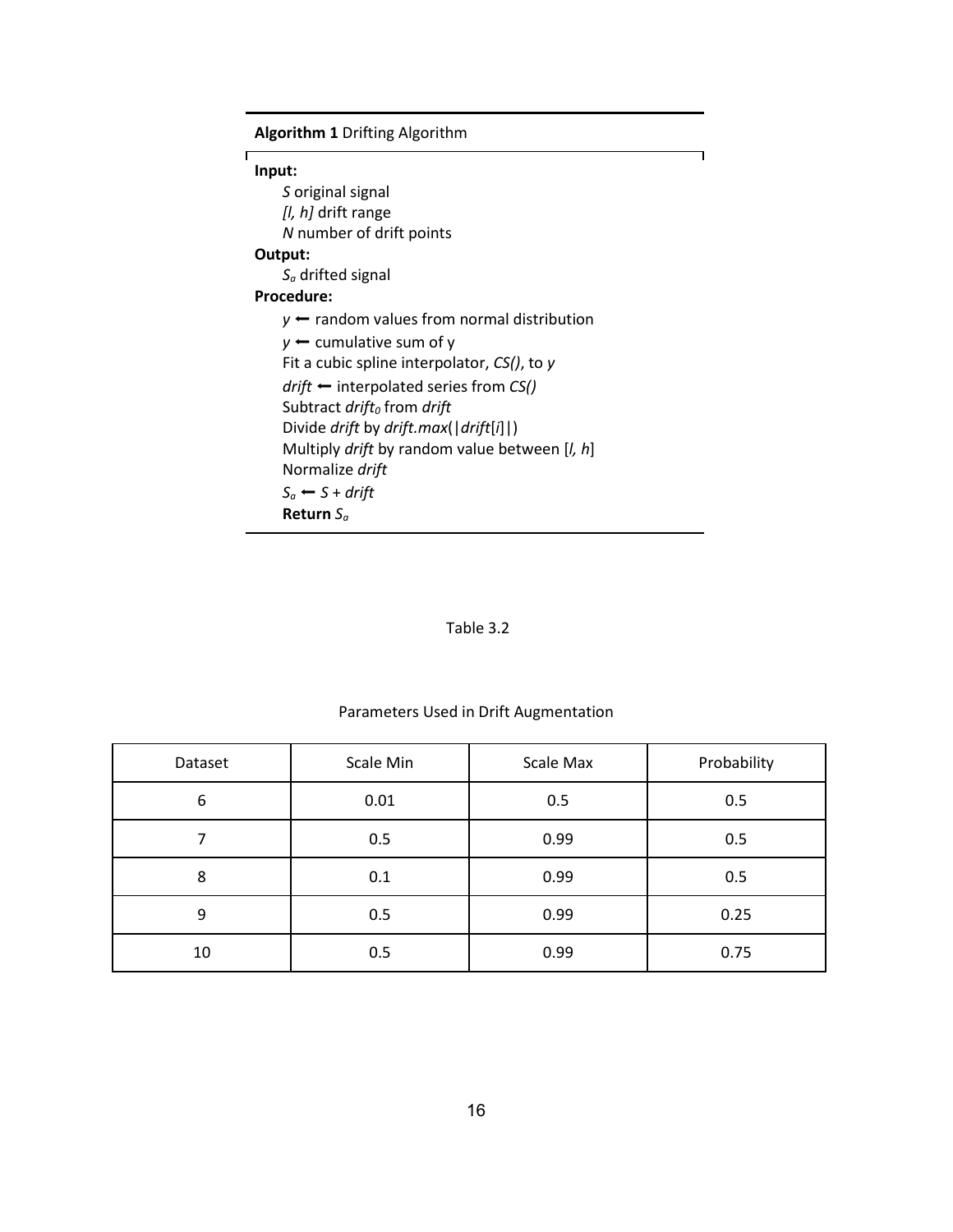#### **Augmentation Through Time Warping**

The time warping algorithm is described in Algorithm 2. The goal of this algorithm is to randomly change the speed of the original series, *S*, n times with a max speed ratio *r.* The data adjusted data will be created using interpolation. First, a PCHIP interpolation function must be fit to (x, y). The values for x are n+2 evenly spaced values from 0 to len(*S*)-1. To create the values for y first create an array containing n+2 randomly sampled values from a normal distribution. Then iterate over the array performing the following operation:

$$
y[i] = y[i] - \frac{y \cdot max - r \cdot y \cdot min}{1/r}
$$

Finally, add a new element to the beginning of y with a value of 0. Now, with the PCHIP interpolator create a new series *warp*. Pass integers from 0 to len(*S*) into the interpolation function to yield *warp*. Create a new interpolation function, using a 1-D interpolator, fit to a series of integers from 0 to len(*S*) and *S*. Pass the values of *warp* into this new interpolation function to yield the final warped series. The parameters chosen for this paper are displayed in Table 3.3.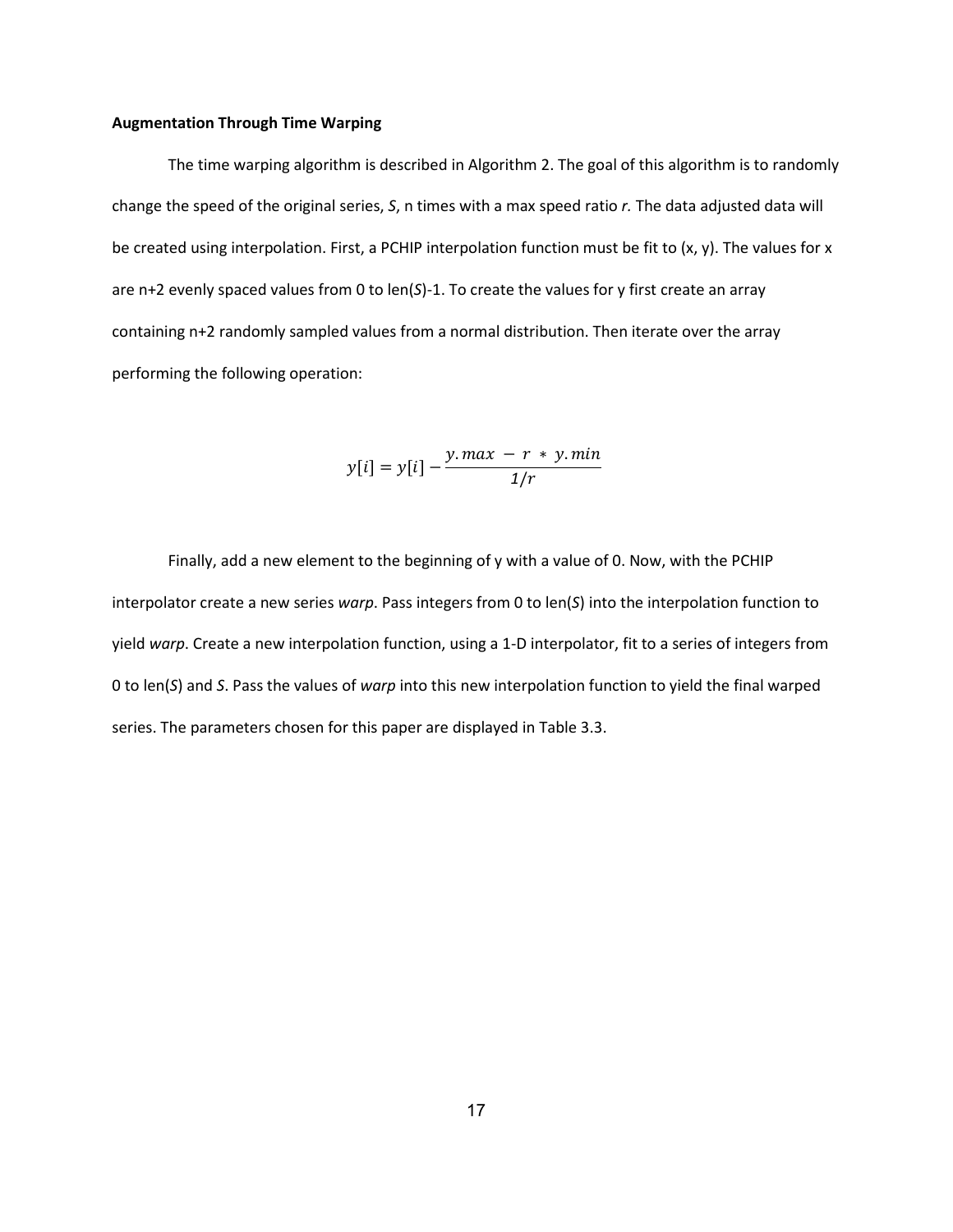| <b>Algorithm 2 Time Warping Algorithm</b>             |
|-------------------------------------------------------|
| Input:                                                |
| S original signal                                     |
| <i>n</i> number of speed changes                      |
| r max speed ratio                                     |
| Output:                                               |
| $S_a$ drifted signal                                  |
| Procedure:                                            |
| $y \leftarrow$ random values from normal distribution |
| $max$ , min $\leftarrow$ y.max, y.min                 |
| For all $i$ in $y$ :                                  |
| $i = i - \frac{(max - r * min)}{(1 - r)}$             |
| $y \leftarrow$ cumulative sum of y.sum                |
| For all $i$ in $y$ :                                  |
| $i = \frac{i}{sum} * (len(S) - r)$                    |
| Prepend y with a 0                                    |
| Fit a PCHIP interpolator, PCHIP(), to y               |
| $warp \leftarrow$ interpolated series from PCHIP()    |
| Fit a 1-D interpolator, <i>interp()</i> , to S        |
| $S_a \leftarrow$ interp(warp)                         |
| Return $S_a$                                          |

 $\overline{\phantom{a}}$ 

## Table 3.3

# Parameters Used in Time Warp Augmentation

| Dataset | Scale Min | Scale Max |
|---------|-----------|-----------|
| 11      |           | 3         |
| 12      | 3         | ว         |
| 13      |           |           |
| 14      | 3         |           |
| 15      |           | ጸ         |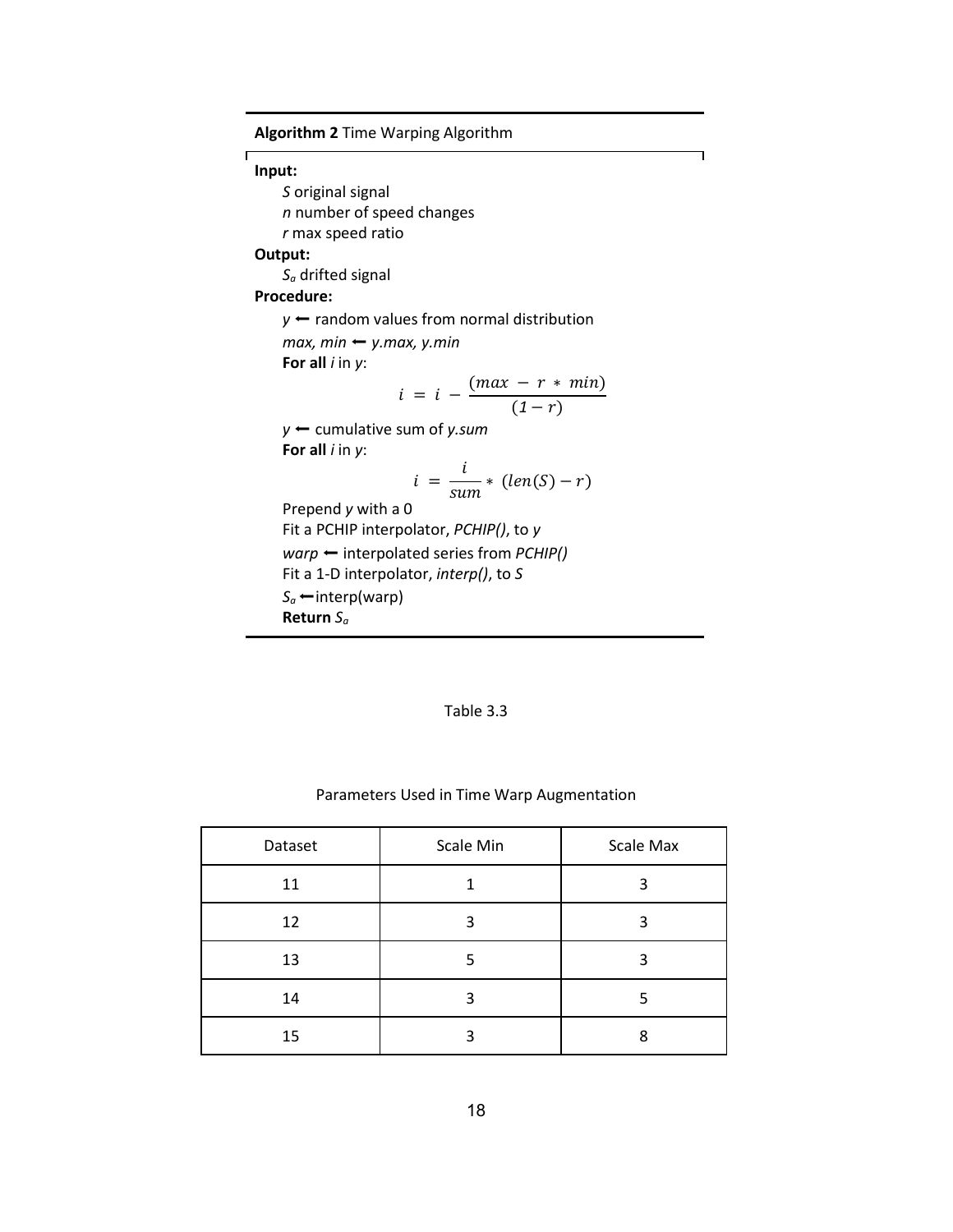#### **Multiple Augmentation**

The final datasets were created with a combination of all three augmenters. Table 3.4 describes the parameters chosen for each augmenter. For example, dataset 16 used the same parameters for timewarp as dataset 11, the parameters for noise as dataset 1, and the parameters for drift as dataset 6. The parameters for each augmenter were chosen from the datasets whose models performed the best in terms of predictive accuracy. The augmenters were applied to the data in the following order: timewarp, noise, then drift.

#### Table 3.4

| Dataset | Timewarp | Noise | Drift |
|---------|----------|-------|-------|
| 16      | 11       |       | 6     |
| 17      | 12       |       | Ω     |
| 18      | 12       |       | 6     |
| 19      | 11       |       | 6     |
| 20      | 12       |       | ٩     |

#### Combined Augmentation Strategies

#### **Adjusting Data Input Shape**

The datasets were inputted into the machine learning algorithms using three different strategies as shown in Figure 3.1. The first (sequential) was to input each sample independently. This way there were 1000 samples with three channels each. The second (parallel) was to pass both tries into the classifier in parallel so as to relate the two attempts with the same climber. This way there were only 500 samples but with six channels each. The third (parallel+) maintained the relationship between the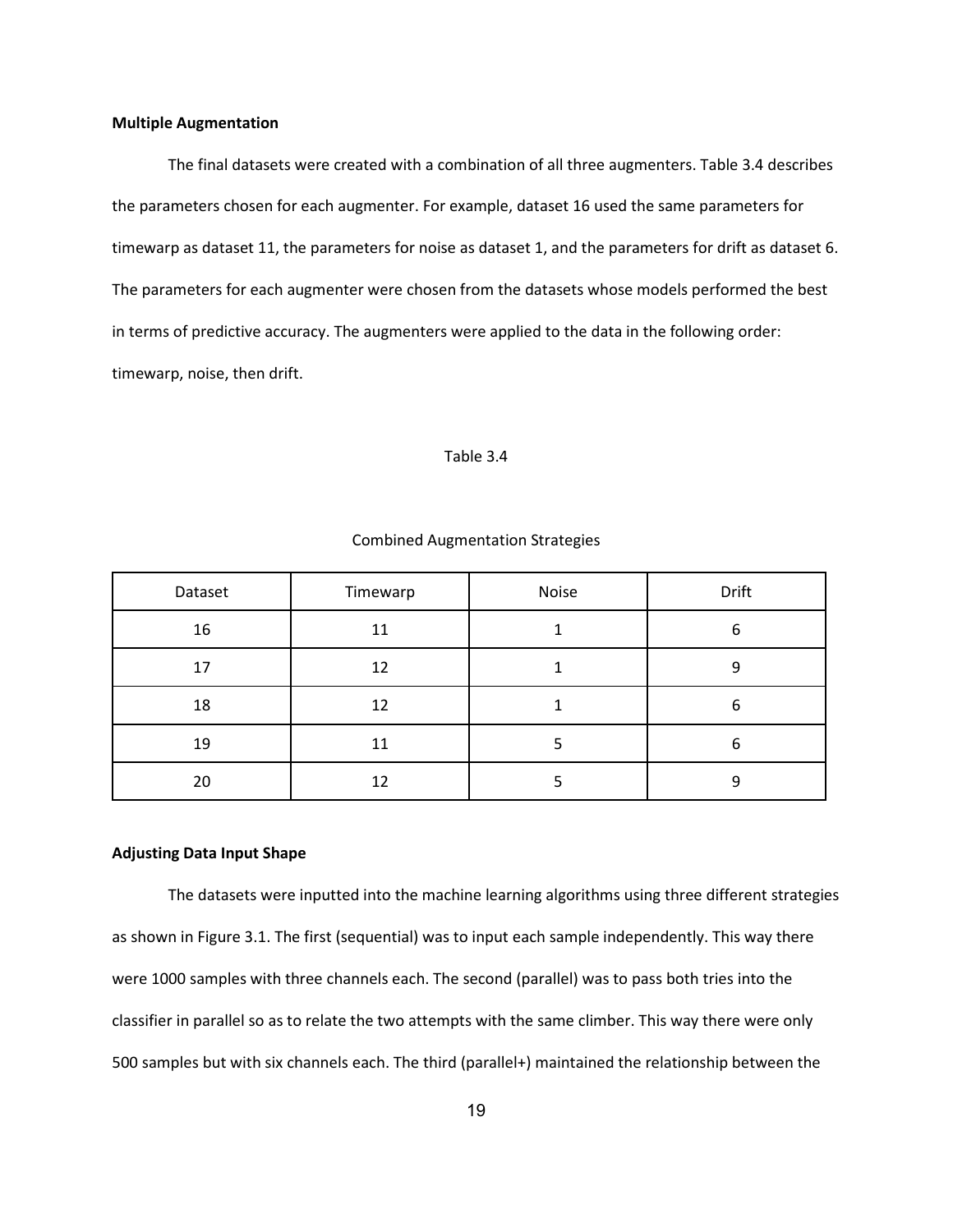two attempts as in the paired data, but also added another three channels representing the difference between the first and second. This highlighted the differences in time between attempts within the input data. This way there were 500 samples with nine channels each.





Three Input Strategies Used for Classifiers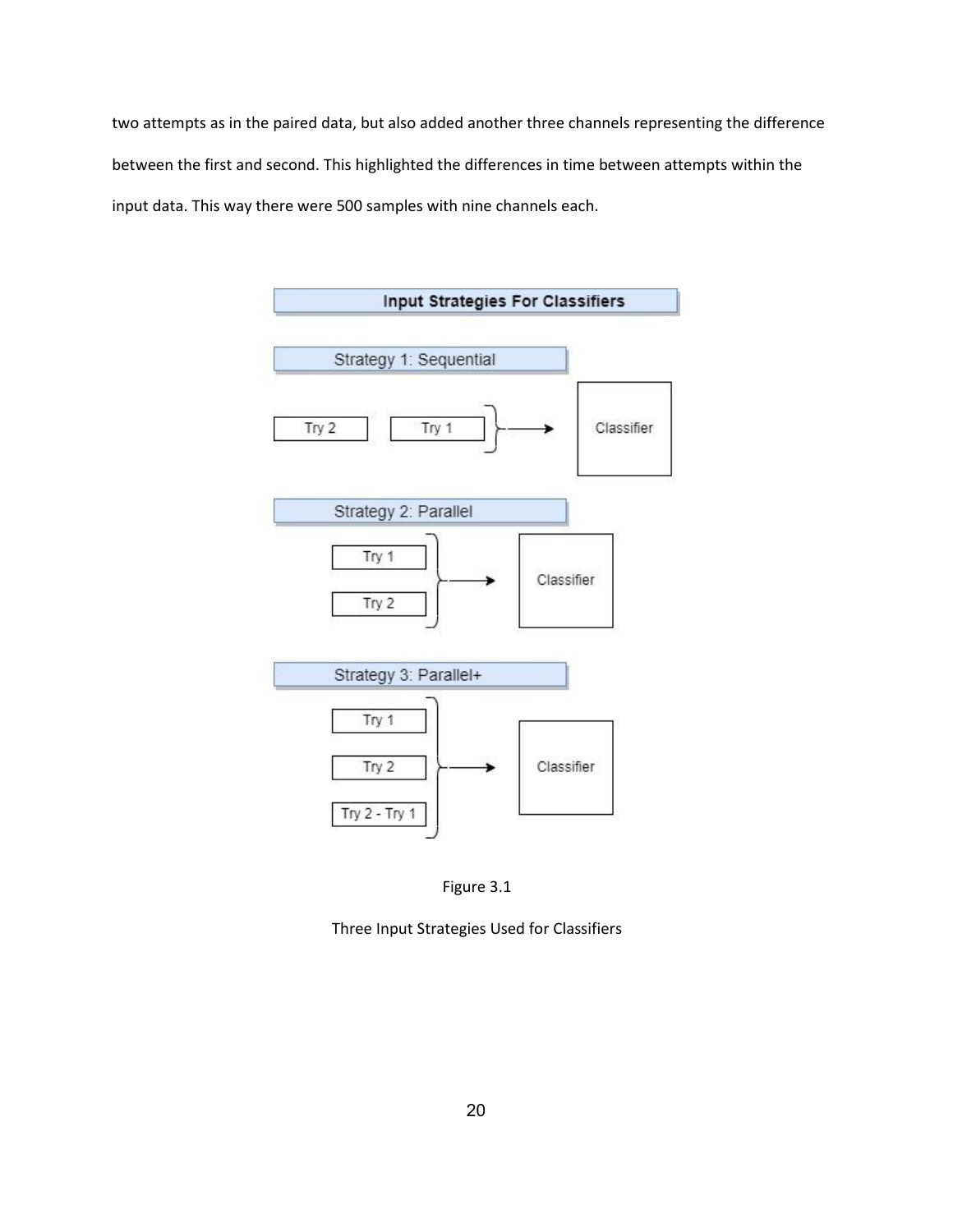#### CHAPTER IV

## MACHINE LEARNING ENABLED GRADING

Because the dataset was small, choosing light-weight models, classifiers with a smaller number of parameters, was ideal. Thus lightweight KNN and SVM classification algorithms were selected to solve this problem as they would be less affected by the scarcity of the dataset. In addition, a CNN classification algorithm was chosen as they are commonly used for time series classification problems.

## **KNN Classifier**

The input dataset was built by flattening each sample. The samples were divided into four classes where a single class represents a range of two V-grades. Dividing classes this way helps to overcome the subjectivity of grading, especially when working with a small dataset, by creating a buffer. The dataset was then split into training and testing datasets using a 75/25 split. A grid search technique used to select the KNN's parameters. The grid search values for k were 3, 5, 11, or 19; the grid search values for the weight functions were uniform or distance; and the grid search values for the distance metrics were Euclidean or Manhattan. The best performing parameters are discussed in Chapter V

### **SVM Classifier**

The input dataset for SVM was the same as for KNN. The samples were flattened, divided into four classes, and split into training and testing datasets using a 75/25 split. There were two groupings of grid search parameters distinguished by the kernel. If the kernel was rbf, then the values for c were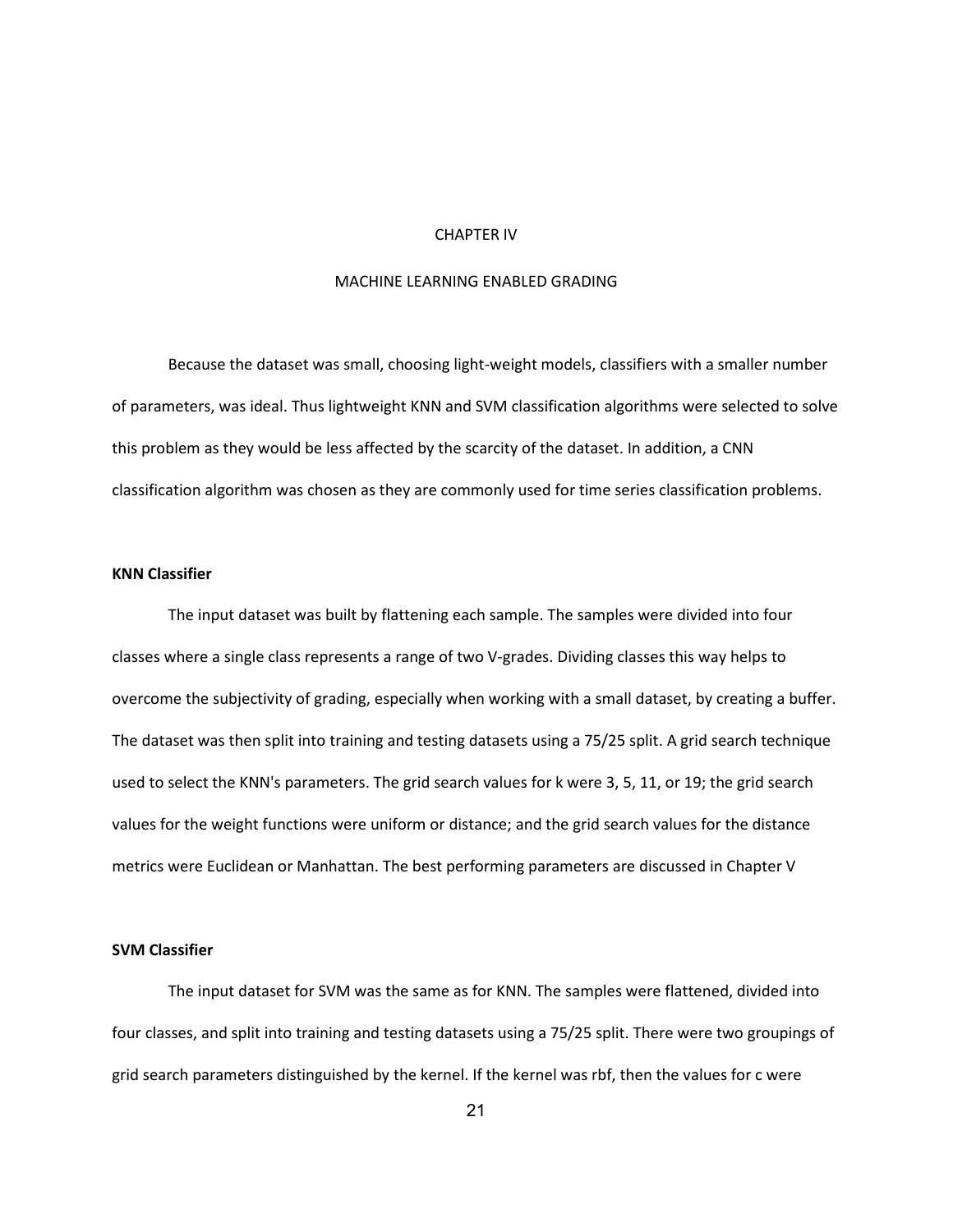either 1, 10, 100, or 1000, and gamma was set to 1e-3 or 1e-4. If the kernel was set to linear, then the values for c were 1, 10, 100, or 1000. The best performing parameters are discussed in Chapter V.

#### **Deep Learning: CNN**

A VGG style network was selected [14] (architecture displayed in Figure 4.2) as it is well understood and is commonly used for image classification problems. CNNs perform well with image classification problems but are also used for audio classification problems. Audio data is a type of time series data and can easily be converted into the spectral domain via spectrograms. Spectrograms are visual representations of spectra, and time series data is a type of spectrum. Since the force data presented in this paper are time series data, it can also be visually represented as a spectrogram. Multichannel time series data may also be represented by stacking multiple spectrograms, one per channel, on top of each other. These are called layered spectrograms. Layered spectrograms maintain the relationship between all the channels within a sample.

To create each layered spectrogram a sample was resampled to 8000 Hz and represented as a Short-time Fourier transform (STFT) by computing the DFT over overlapping windows with a windowed signal width of 2048. Additionally, the number of samples between STFT columns was set equal to 512. The absolute value of the STFT matrix was then converted to a amplitude spectrogram to a dB-scaled spectrogram. One of these spectrograms was created per channel then stacked to yield the desired multi-layered spectrograms. The work flow to prepare the data for input into the CNN is shown in Figure 4.1.

22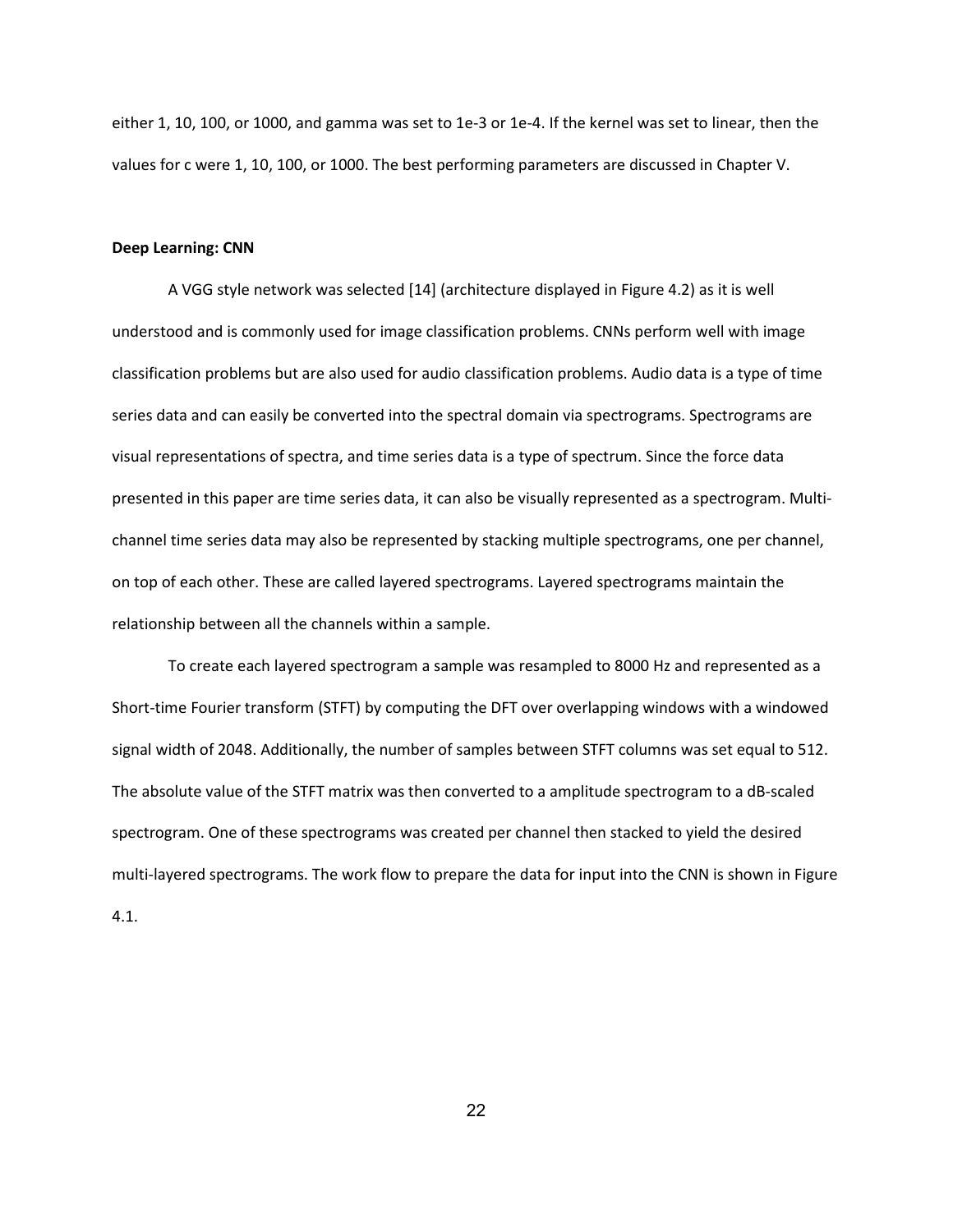



CNN Workflow





Four-class CNN grading architecture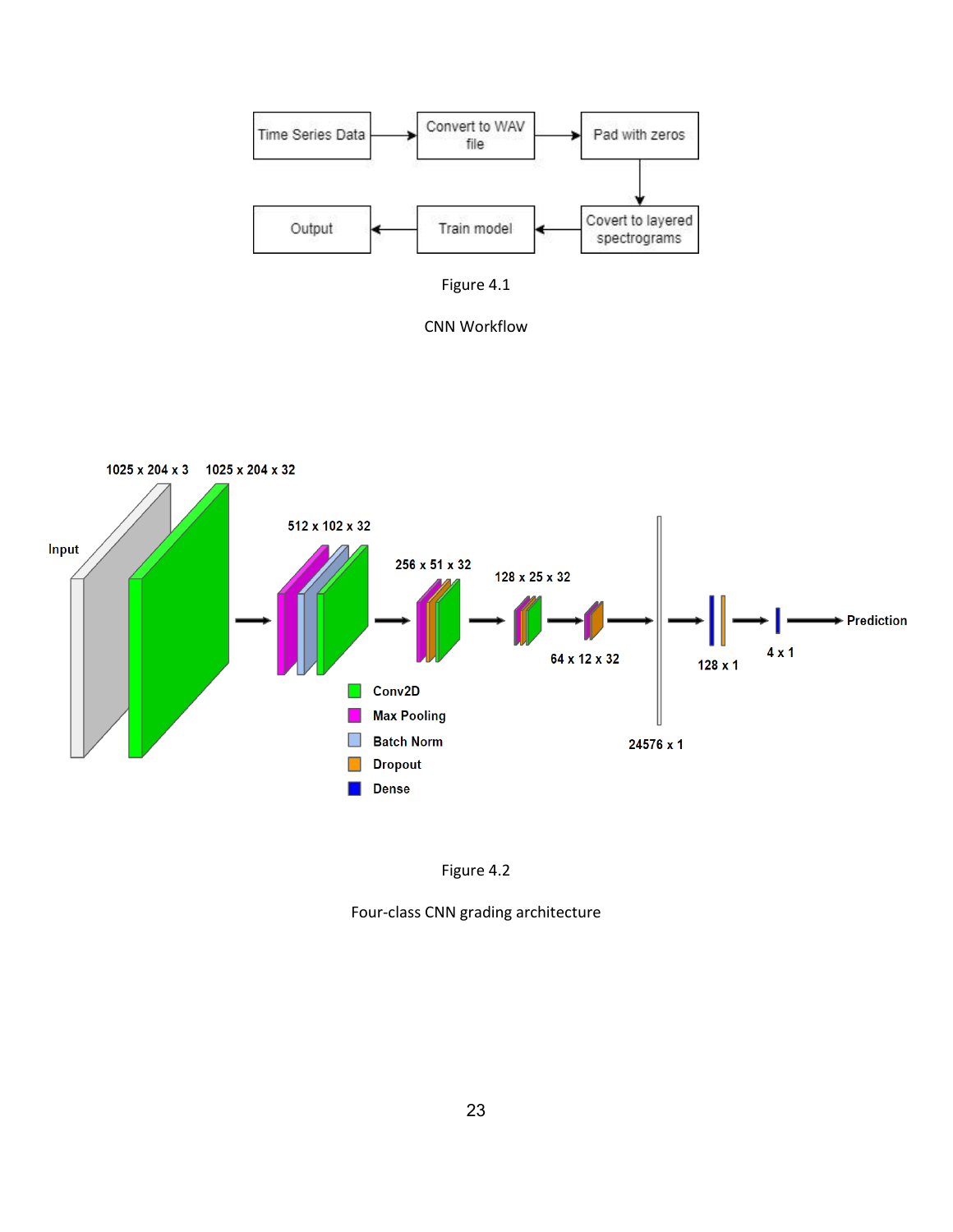### CHAPTER V

## RESULTS

Sixty-one datasets were exploited in this work. One was the original, unaugmented dataset, and the rest were derived from augmentation and input strategy. There were twenty augmented datasets that were then each formatted in three different ways as presented in Figure 3.1. Each model, the KNN, SVM, and CNN, was trained using every data set: the original, the twenty sequential, the twenty parallel, and the twenty parallel+ datasets. The accuracy from each model trained on the original dataset are presented in Figure 5.1.





## Classification Accuracy from Models trained on the Original Dataset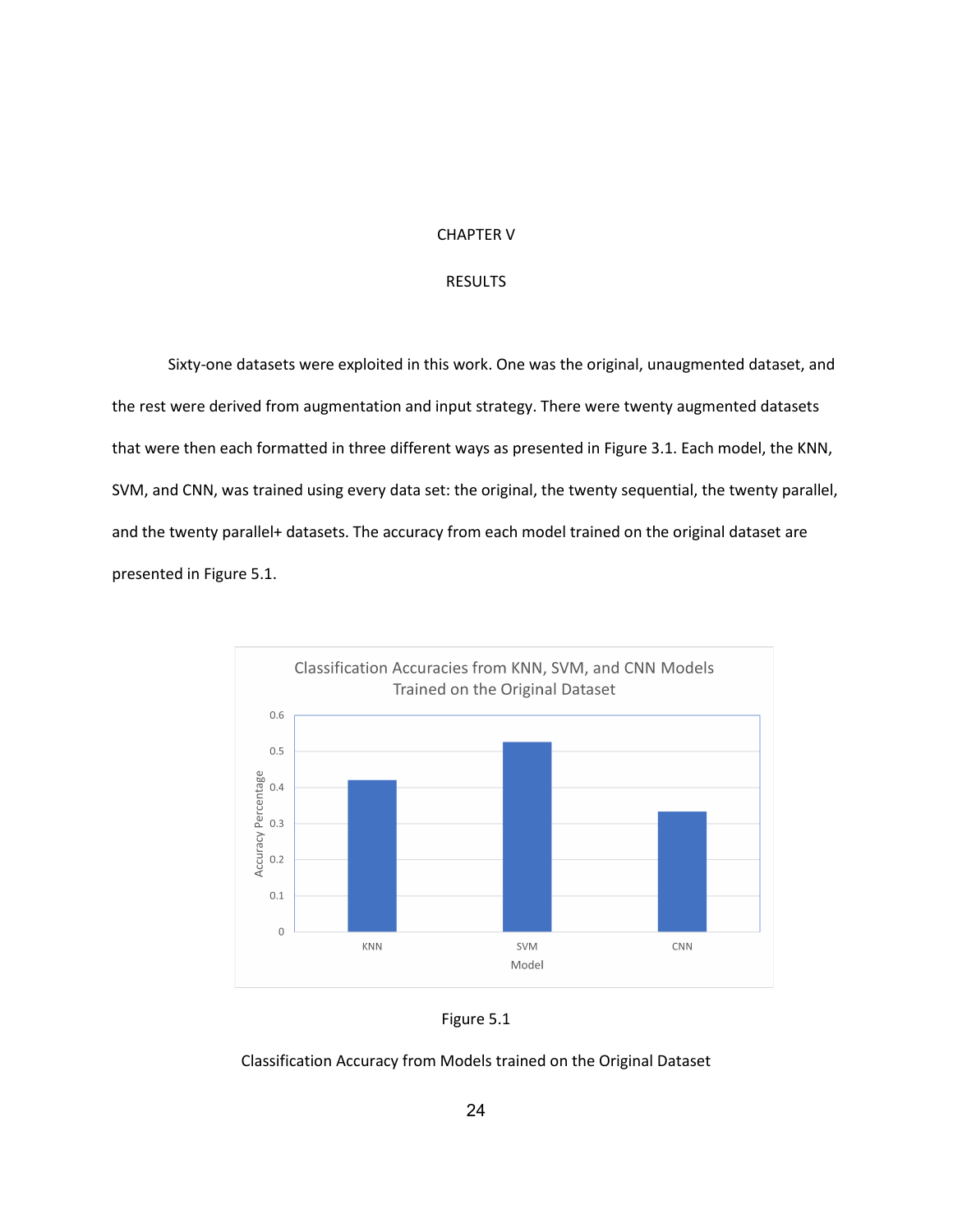#### **KNN Enabled Climbing Grader**

 Overall, data augmentation greatly increased the classification accuracy of KNN and SVM as depicted in Table 5.1.

 With regards to KNN, the best performing model from the sequential input strategy was 77.6% accurate which is an ~84% increase from the model trained on the original dataset. The best performing model from the parallel input strategy was 79.2% accurate which is an ~88% increase from the original model and a ~2% increase from the best sequential model. The best performing parallel+ model was 80.8% accurate which is an ~92% increase from the original model, a ~2% increase from the best parallel model, and a ~4% increase from the best sequential model.

 For the best performing parameters for the KNN, the distance weight function and the euclidean distance metric were unanimously the best. A k-value of 11 worked best for most of the higher performing models; however, the model that boasted an accuracy of 80.8% used a k-value of 5.

### **SVM Enabled Climbing Grader**

 The SVM models showed a very similar pattern to that of the KNN models. The best sequential model was 77.2% accurate, the best parallel model was 80.0% accurate, and the best parallel+ model was also 80.0% accurate. However, a greater number of the SVM models boasted an accuracy of greater than 79%. It seems the specific augmentation strategy is less important when working with SVM.

 All models performed best with the rbf kernel. The best performing sequential model had a c-value of 10 and gamma equal to 1e-3. The parallel and parallel+ input strategies both had four models with an accuracy of 80%. Of these eight models, six had a c-value of 1 and gamma equal to 1e-3, one had a cvalue of 10 and gamma equal to 1e-4, and the final model had a c-value of 1 and gamma equal to 1e-4.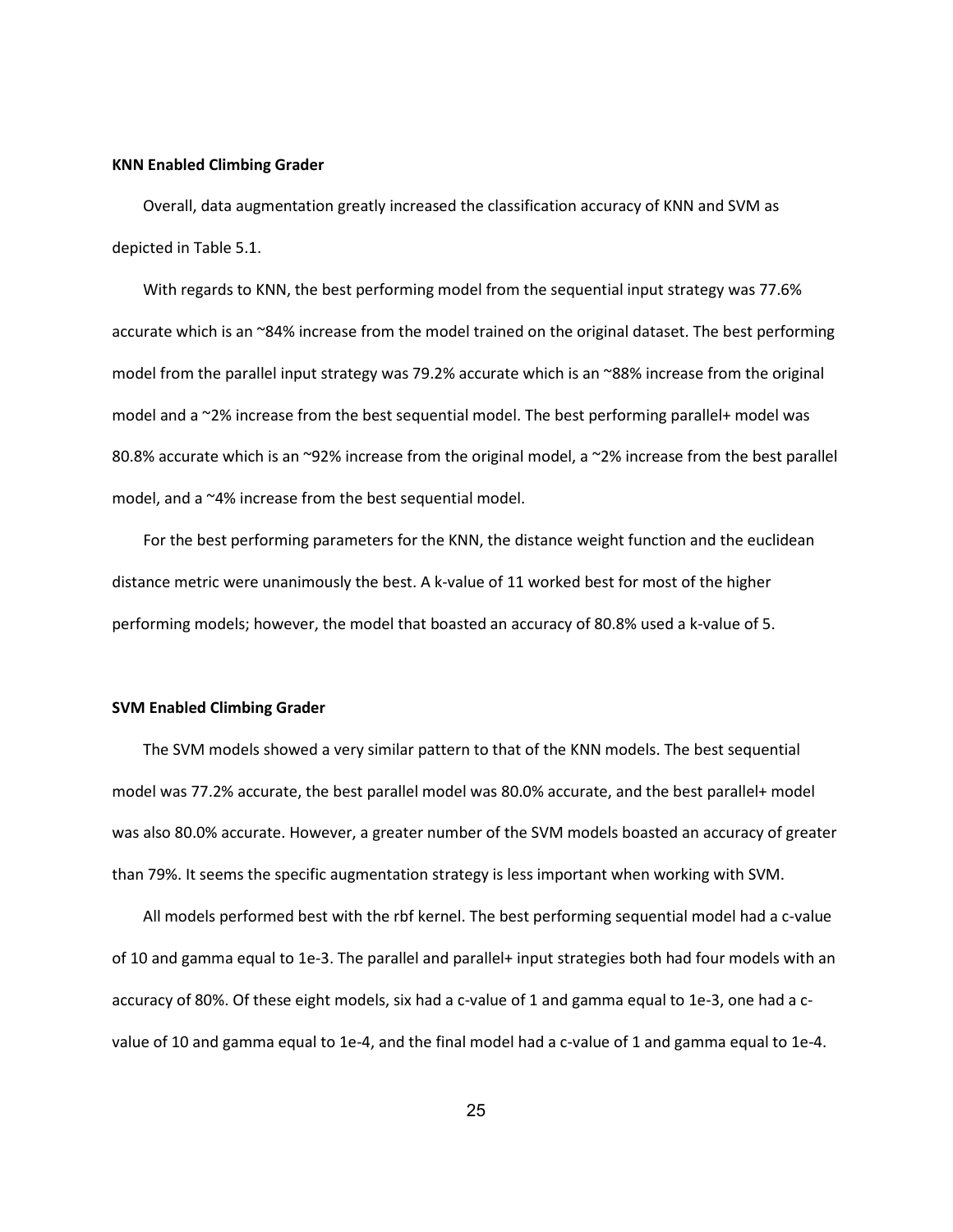# Table 5.1

| Dataset                 | <b>KNN</b><br>Seq | <b>KNN</b><br>Parallel | <b>KNN</b><br>Parallel+ | <b>SVM</b><br>Seq | <b>SVM</b><br>Parallel | <b>SVM</b><br>Parallel+ |
|-------------------------|-------------------|------------------------|-------------------------|-------------------|------------------------|-------------------------|
| $\mathbf{1}$            | 0.752             | 0.752                  | 0.768                   | 0.752             | 0.768                  | 0.784                   |
| $\overline{2}$          | 0.744             | 0.760                  | 0.760                   | 0.728             | 0.768                  | 0.776                   |
| $\overline{\mathbf{3}}$ | 0.704             | 0.712                  | 0.704                   | 0.728             | 0.760                  | 0.776                   |
| $\overline{\mathbf{4}}$ | 0.716             | 0.720                  | 0.720                   | 0.752             | 0.800                  | 0.800                   |
| $\mathsf S$             | 0.756             | 0.744                  | 0.744                   | 0.748             | 0.736                  | 0.776                   |
| 6                       | 0.636             | 0.688                  | 0.736                   | 0.676             | 0.728                  | 0.760                   |
| $\overline{7}$          | 0.528             | 0.672                  | 0.632                   | 0.608             | 0.672                  | 0.664                   |
| 8                       | 0.564             | 0.664                  | 0.648                   | 0.704             | 0.648                  | 0.648                   |
| 9                       | 0.652             | 0.696                  | 0.680                   | 0.664             | 0.688                  | 0.616                   |
| 10                      | 0.420             | 0.497                  | 0.528                   | 0.636             | 0.616                  | 0.632                   |
| 11                      | 0.768             | 0.768                  | 0.768                   | 0.772             | 0.800                  | 0.800                   |
| 12                      | 0.776             | 0.776                  | 0.808                   | 0.768             | 0.800                  | 0.800                   |
| 13                      | 0.768             | 0.768                  | 0.760                   | 0.768             | 0.800                  | 0.800                   |
| 14                      | 0.764             | 0.792                  | 0.792                   | 0.760             | 0.792                  | 0.792                   |
| 15                      | 0.772             | 0.792                  | 0.784                   | 0.760             | 0.792                  | 0.792                   |
| 16                      | 0.612             | 0.744                  | 0.728                   | 0.660             | 0.736                  | 0.680                   |
| 17                      | 0.620             | 0.736                  | 0.704                   | 0.668             | 0.696                  | 0.680                   |
| 18                      | 0.620             | 0.728                  | 0.688                   | 0.660             | 0.728                  | 0.744                   |
| 19                      | 0.576             | 0.712                  | 0.704                   | 0.692             | 0.688                  | 0.704                   |
| 20                      | 0.612             | 0.640                  | 0.656                   | 0.632             | 0.680                  | 0.680                   |

# Classification Accuracy of KNN and SVM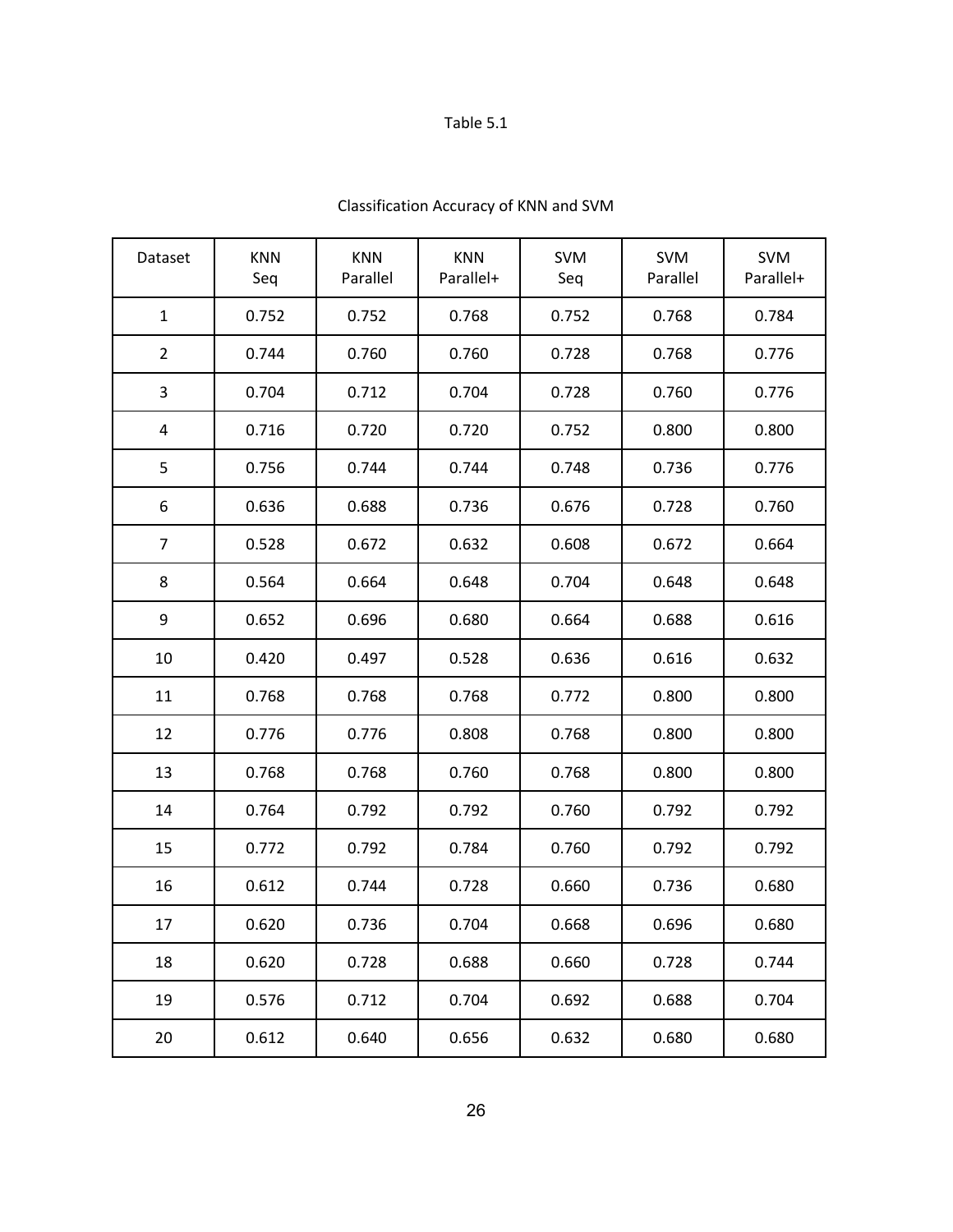### **CNN Enabled Climbing Grader**

 The CNN models also showed improvement from augmentation as shown in Table 5.2, but the overall classification ability of these models was substantially less than KNN and SVM. The best performing sequential model was 47.5% accurate which is a ~43% increase from the model trained on the original dataset. The best performing model from the parallel input strategy was 59.0% accurate which is a ~77% increase from the original model and a ~24% increase from the best sequential model. The best performing parallel+ model was 53.0% accurate which is a ~59% increase from the original model and a ~12% increase from the best sequential model, but it was a ~10% reduction from the best parallel model. It is likely the CNN was less performant as the large number of parameters did not handle the small dataset well. The CNN model was more affected by the dataset than the KNN and SVM models. It is possible a larger dataset would yield better CNN models.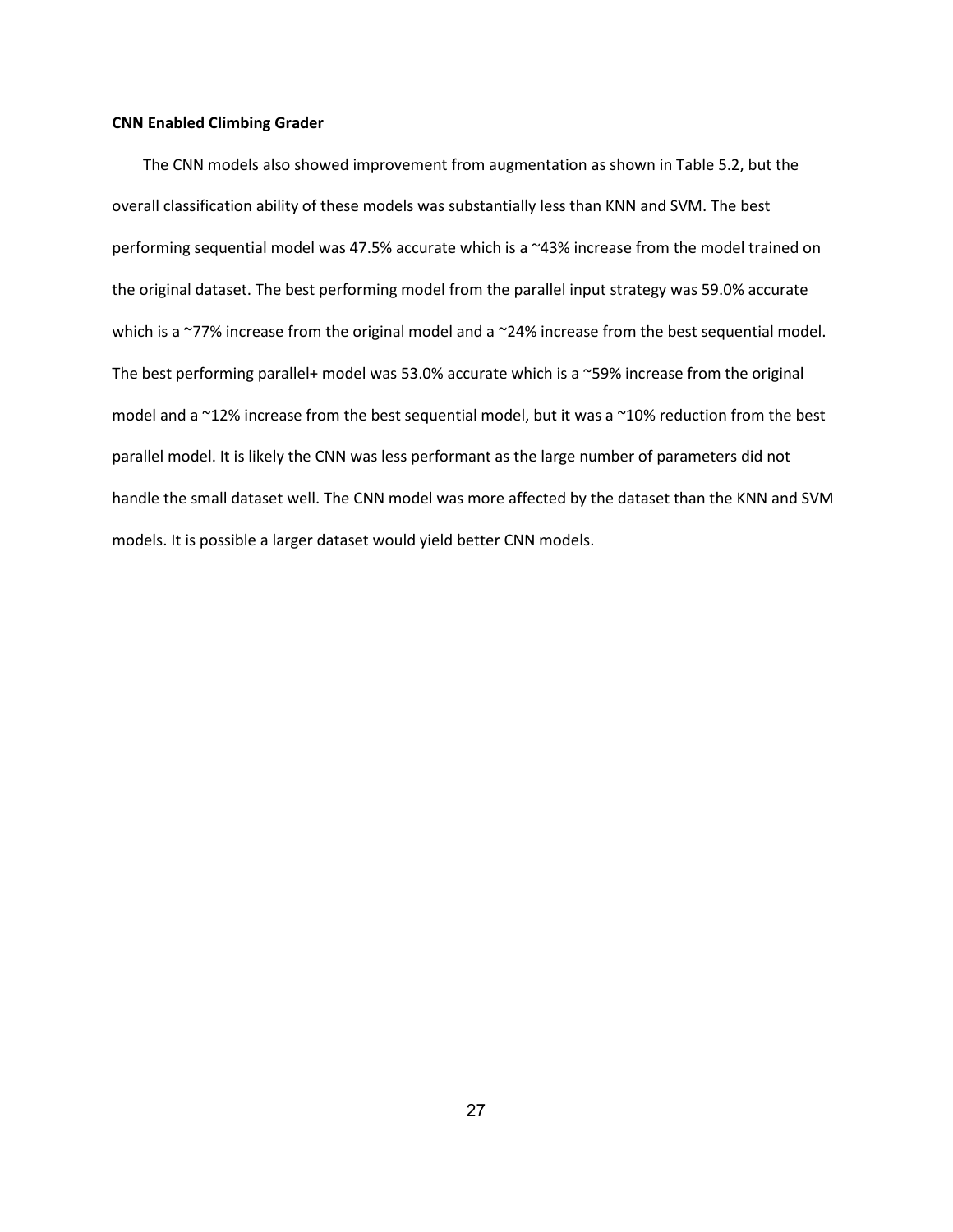# Table 5.2

| Dataset        | Seq   | Parallel | Parallel+ |  |
|----------------|-------|----------|-----------|--|
| $\mathbf 1$    | 0.380 | 0.420    | 0.340     |  |
| $\overline{2}$ | 0.415 | 0.360    | 0.480     |  |
| 3              | 0.340 | 0.320    | 0.380     |  |
| $\pmb{4}$      | 0.490 | 0.270    | 0.480     |  |
| 5              | 0.355 | 0.390    | 0.270     |  |
| 6              | 0.475 | 0.400    | 0.480     |  |
| $\overline{7}$ | 0.340 | 0.320    | 0.260     |  |
| 8              | 0.255 | 0.300    | 0.400     |  |
| 9              | 0.310 | 0.290    | 0.410     |  |
| 10             | 0.240 | 0.360    | 0.270     |  |
| 11             | 0.465 | 0.590    | 0.390     |  |
| 12             | 0.415 | 0.480    | 0.380     |  |
| 13             | 0.395 | 0.430    | 0.520     |  |
| 14             | 0.420 | 0.350    | 0.470     |  |
| 15             | 0.325 | 0.380    | 0.530     |  |
| 16             | 0.300 | 0.360    | 0.350     |  |
| 17             | 0.345 | 0.450    | 0.290     |  |
| 18             | 0.345 | 0.350    | 0.410     |  |
| 19             | 0.305 | 0.300    | 0.210     |  |
| $20\,$         | 0.305 | 0.340    | 0.280     |  |

# Classification Accuracy of CNN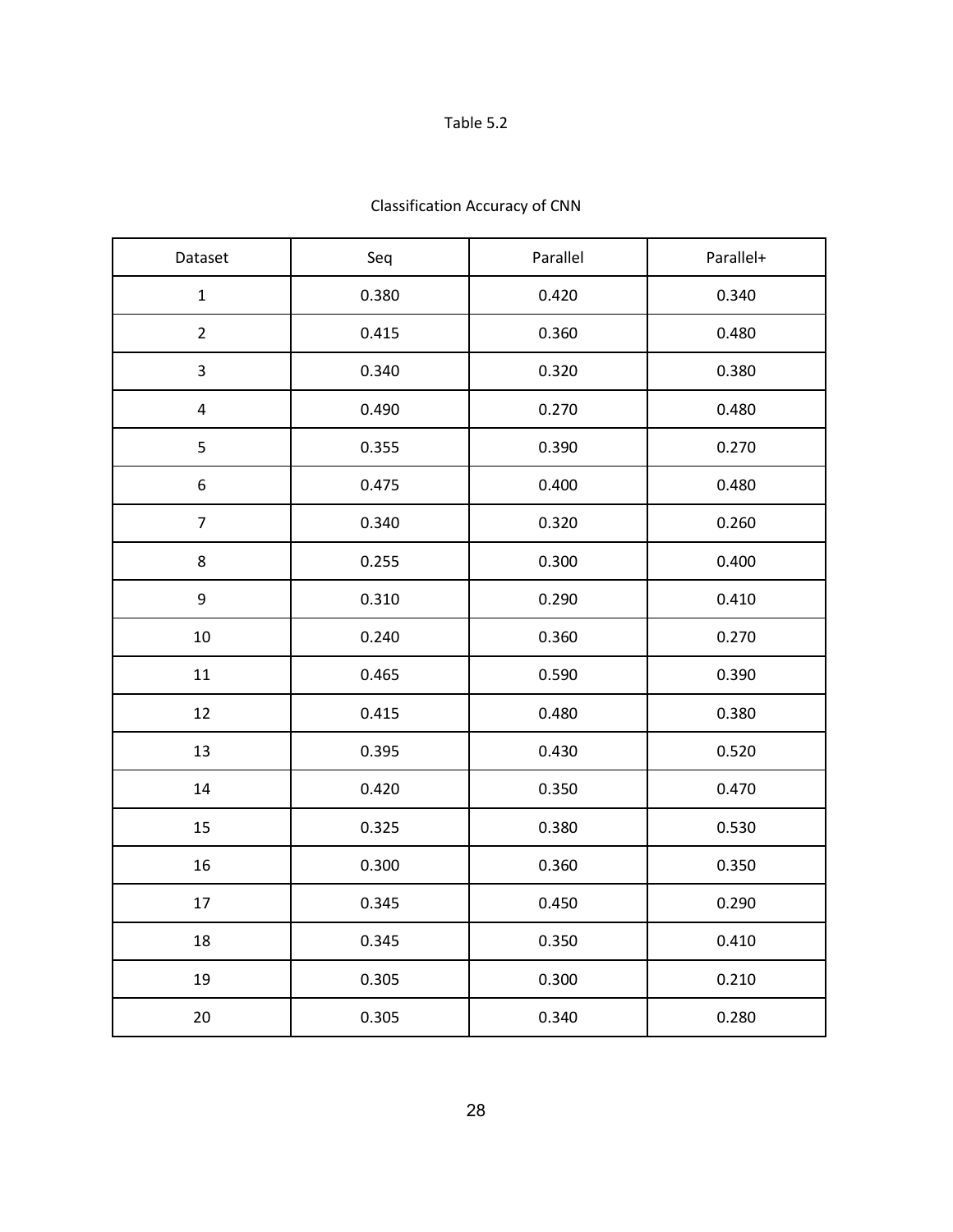#### CHAPTER VI

## CONCLUSION AND FUTURE WORK

To the best of our knowledge, there has not yet been a study utilizing machine learning techniques to grade climbers, but it does seem to be a viable area of research. Grading climbers is a complicated problem due to the large number of variables and the idea that a climber is greater than the sum of their parts, but machine learning algorithms are well suited to dealing with large feature sets. Despite having a small data set, achieving a model with an 80% classification accuracy is remarkable. Furthermore, the data set used throughout this thesis contained data from only a small part of the all the biomechanical systems at play during climbing making the results even more impressive. Hopefully, the results obtained here promote more research within this domain.

This area of research would benefit significantly by increased availability of and access to larger datasets. It may be the case that the models will not need to rely so heavily on augmentation if the datasets are large enough, but if that is not the case, the augmentation strategies are still available. More data will likely become available as the sport of climbing grows and it gains more attention from the research community. Another factor that could greatly enhance the performance of athlete grading would be the increased implementation of more instrumented climbing holds. Our data were collected using only one instrumented hold to look at only one limb of a climber, but having at least five instrumented holds (one per limb plus one additional move) would supply much more data and give a more all encompassing view of the athlete.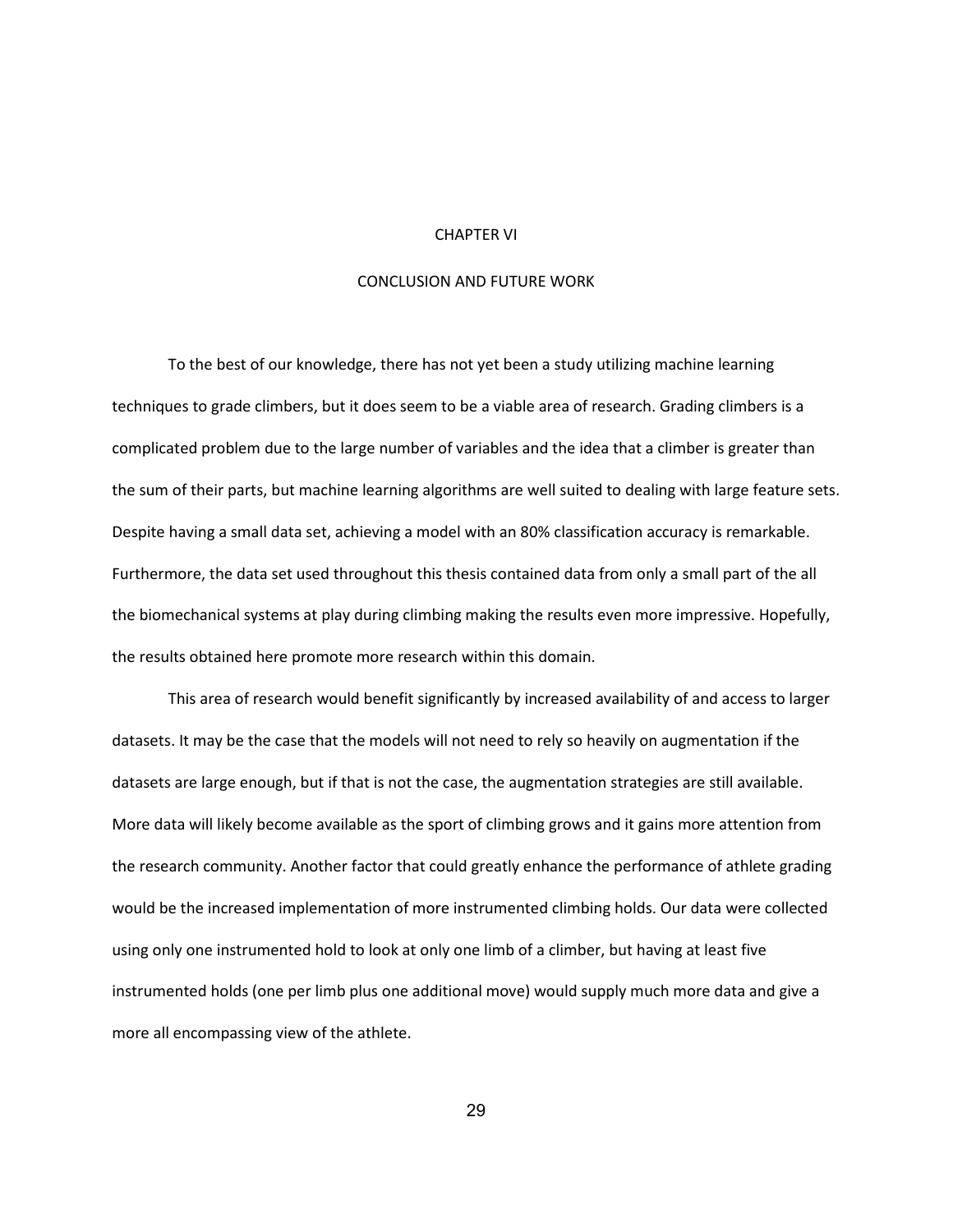Our future work will focus on the application of transformer [15] to extract the long-term time sequence pattern, which will be used in accurate climbing classification and grading. Additionally, measuring the predictability and complexity of the force data using entropy with something like theLogNNET neural network model may yield improved results [16].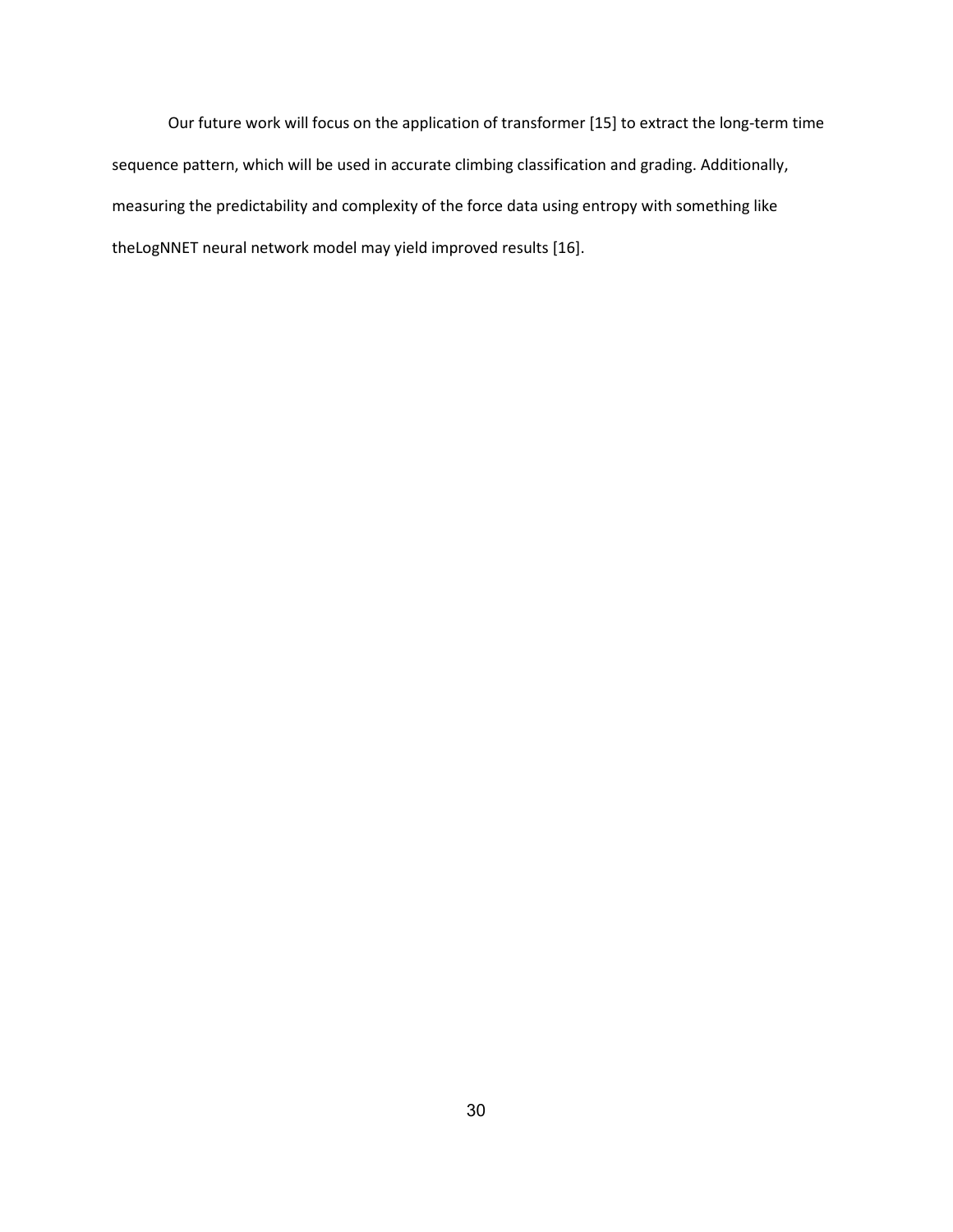#### **REFERENCES**

- [1] G. Laffaye, G. Levernier, and J.-M. Collin, "Determinant factors in climbing ability: Influence of strength, anthropometry, and neuromuscular fatigue," Scandinavian Journal of Medicine and Science in Sports, vol. 26, 09 2015.
- [2] D. Saul, G. Steinmetz, W. Lehmann, and A. F. Schilling, "Determinants for success in climbing: A systematic review," Journal of Exercise Science & Fitness , vol. 17, no. 3, pp. 91–100, 2019.
- [3] C. M. Mermier, J. M. Janot, D. L. Parker, and J. G. Swan, "Physiological and anthropometric determinants of sport climbing performance," British journal of sports medicine, vol. 34, no. 5, pp. 359–365, 2000
- [4] F. Quaine, L. Martin, and J. Blanchi, "Effect of a leg movement on the organization of the forces at the holds in a climbing position 3-d kinetic analysis, "Human Movement Science, vol. 16, no. 2, pp. 337–346, 1997.
- [5] F. Quaine, L. Martin, and J.-P. Blanchi, "The effect of body position and number of supports on wall reaction forces in rock climbing," Journal of Applied Biomechanics , vol. 13, no. 1, pp. 14–23, 1997.
- [6] F. Fuss and G. Niegl, "Instrumented climbing holds and performance analysis in sport climbing, "Sports Technology, vol. 1, pp. 301 – 313, 03 2009.
- [7] A. Dobles, J. C. Sarmiento, and P. Satterthwaite, "Machine learning methods for climbing route classification, "Web link: http://cs229. stanford. edu/proj2017/finalreports/5232206. pdf, 2017.
- [8] C. Phillips, L. Becker, and E. Bradley, "strange beta: An assistance system for indoor rock climbing route setting, "Chaos: An Interdisciplinary Journal of Nonlinear Science, vol. 22, no. 1, p. 013130, 2012.
- [9] M. Oudah, A. Al-Naji, and J. Chahl, "Hand gesture recognition based on computer vision: A review of techniques, "Journal of Imaging, vol. 6, no. 8, 2020.
- [10] J. Qi, G. Jiang, G. Li, Y. Sun, and B. Tao, "Intelligent human-computer interaction based on surface emg gesture recognition, "IEEE Access, vol. 7, pp. 61 378–61 387, 2019.
- [11]J. A. Hogg, Y. Liang, D. Wu, N. Milburn, G. Wilderson, "Machine Learning Analyses For Determination Of Self-reported Knee Function From Biomechanical Variables", Poster presented at ACSM Annual Meeting and World Congress on Exercise is Medicine 2022.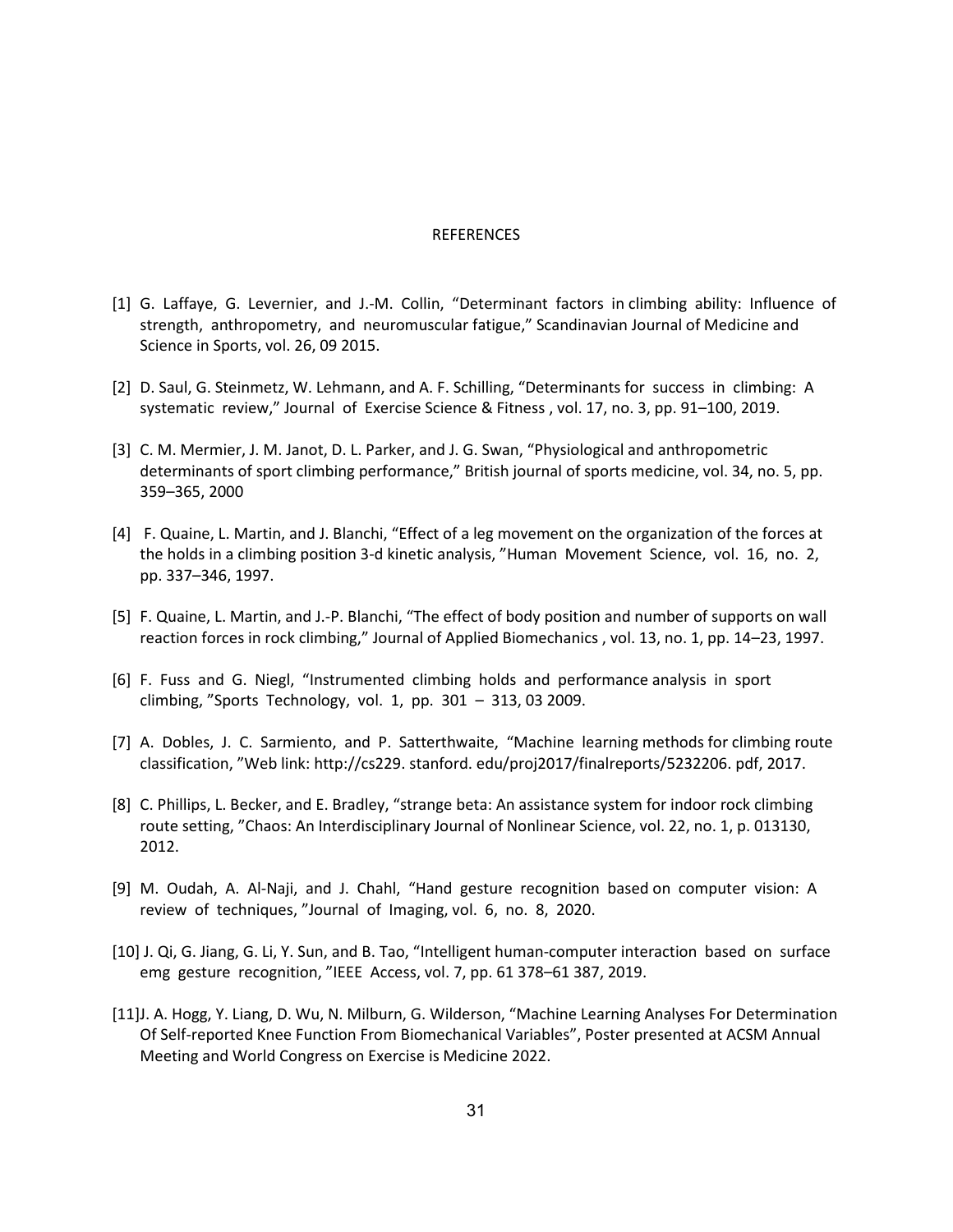- [12] J. A. Hogg, J. Vanrenterghem, T. Ackerman, A.-D. Nguyen, S. E. Ross, R. J. Schmitz, and S. J. Shultz, "Temporal kinematic differences throughout single and double-leg forward landings, "Journal of biomechanics, vol. 99, p. 109559, 2020.
- [13] N. Draper, T. Dickson, G. Blackwell, S. Fryer, S. Priestley, D. Winter, and G. Ellis, "Self-reported ability assessment in rock climbing, "Journal of Sports Sciences, vol. 29, no. 8, pp. 851–858, 2011.
- [14] S. H. Hawley, "Panotti: A Convolutional Neural Network Classifier for Multichannel Audio Waveforms," 4 2018.
- [15] G. Zerveas, S. Jayaraman, D. Patel, A. Bhamidipaty, and C. Eickhoff, "A transformer-based framework for multivariate time series representation learning," in Proceedings of the 27th ACM SIGKDD Conference on Knowledge Discovery & Data Mining, pp. 2114–2124, 2021.
- [16] A. Velichko and H. Heidari, "A method for estimating the entropy of time series using artificial neural networks,"Entropy, vol. 23, no. 11, p. 1432, oct 2021.